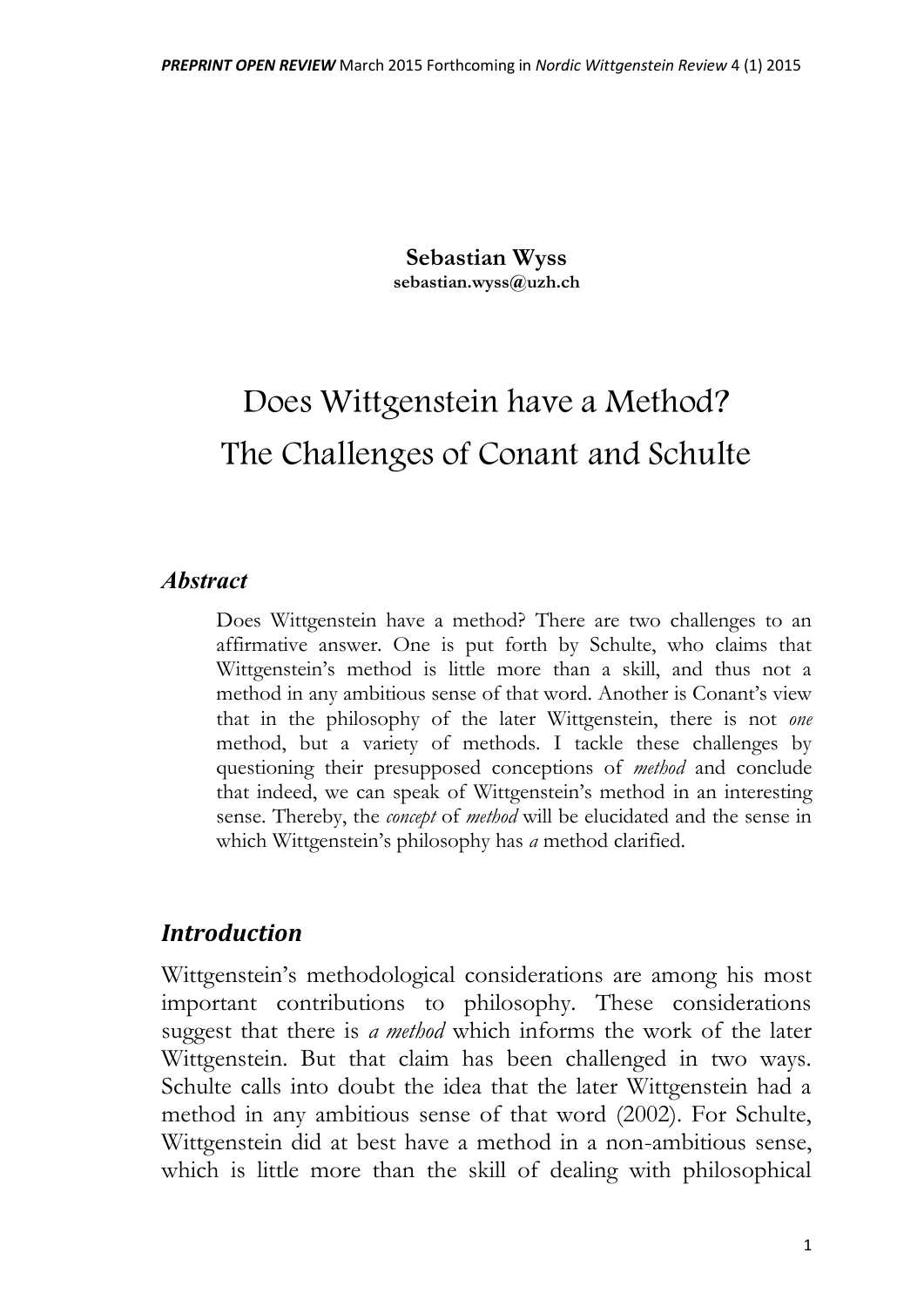problems. Schulte gives two reasons: The first is that Wittgenstein has not provided an illuminating description of his method at any stage of his thinking. The second is that there is no theory in the framework of Wittgenstein's philosophy, and that methods in some way require theories. Conant maintains that, for the later Wittgenstein, there is not one method, but a multitude of methods (2012). Conant provides two reasons. The first is his reading of PI §133, which states that "there is not a single philosophical method". The second is his insistence that a plurality of grammars require a plurality of methods. This essay remains exegetical and defends three interpretative claims against the challenges of Schulte and Conant: First, Wittgenstein did *employ* a method that provides general guidelines for practising philosophy; second, he *did reflect* on his method, which is embodied in his methodological remarks; third, what he takes to be his method does not diverge substantially from his employment of it.

To see what is at issue, let me give a brief description of my interpretation of Wittgenstein's method: Philosophy is concerned with questions of sense, and not with questions of truth. A philosophical problem is a misunderstanding or a lack of understanding of the meaning of some words.<sup>1</sup> Their meaning is closely connected the use that relevant speakers make of these words (sometimes, the same sign has a different use for different groups of speakers or even individual speakers). But the explanations a person gives of the meaning of words cannot be accepted without further ado; they might incorporate philosophical mistakes and misunderstandings and are the *raw material* for philosophy. Nevertheless, the use of words provides the *basis* for deciding whether there is a philosophical problem, a misunderstanding of the grammar of language, and what a correct understanding amounts to. A person can be aware that something

<sup>-</sup> $1$ <sup>1</sup> This does not imply that all misunderstandings are philosophical problems; let alone that every lack of understanding is a philosophical problem. For instance, many misunderstandings due to phonetic similarities are not philosophical. But in every philosophical investigation, a flaw in the understanding is at issue – be it an actual misunderstanding, or a lack of understanding that is problematised by a prudent person *before* she has fallen into misunderstanding.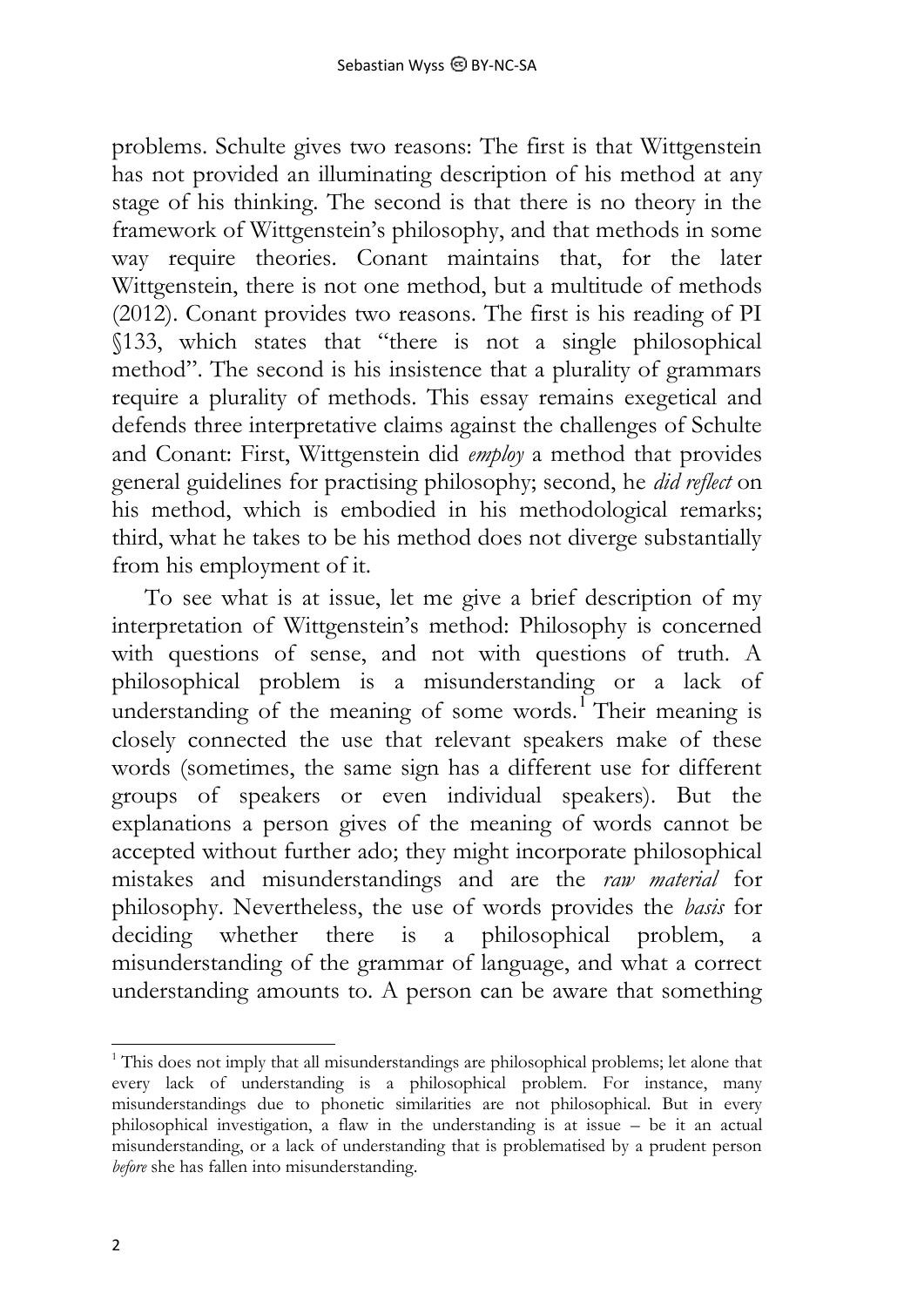is amiss, resulting in disquietude; or she might be unaware. In the latter case, her use can be problematised by an interlocutor.<sup>2</sup>

The use of words as basis *for philosophical investigations* is one of five central elements of Wittgenstein's method. The other four are the nature of *philosophical problems*, what the *aim* of philosophy is, and the *sources* of problems as well as the *means* to resolve them. A philosophical problem is a misunderstanding of the use of words. The *aim* is to attain complete clarity, that is a completely clear understanding of the use of the relevant words, in such a way that the initial misunderstanding is resolved. But complete clarity is not the same as comprehensiveness, the idea that all potential problems need to be solved. In that way, philosophy is closely tied to individual persons. We cannot resolve philosophical problems once and for all, but have to deal with a philosophical problem in relation to the person who has it. Moreover, there is a further diagnostically relevant category: the *sources* of philosophical problems. The diverse means, methods or procedures to dispel the misunderstanding must not only take into account the philosophical problem, but also the sources of the problem. Thus, different means may be employed for the same philosophical problem, if the latter has more than one source.

Some of the sources that Wittgenstein mentions are: the craving for generality (BBB 17), the search for definitions where no definition is possible (PI §65f), being held captive by a picture (PI §115), the lack of surveyability (PI §122), the tendency of interpreting a use of a word as a strange process (PI §196), a diet of too few examples (PI §593), and a misleading surface grammar (PI §664). Further, once the sources of a problem are singled out, the philosopher may choose the *means* or methods most appropriate to deal with these sources and with the problem. Some of the means that Wittgenstein employs or recommends are: inventing language games (PI §2, 48), comparing the grammar of two words (PI §78) or substituting one form of expression for another (PI §90) (for a longer list, see section 5).

 $\overline{a}$ 

 $2$  There are, of course different interpretations, for instance Hilmy (1987), Glock (1991), Baker (2004), Baker / Hacker (2005), Morris (2007), Kuusela (2008) or Horwich (2012).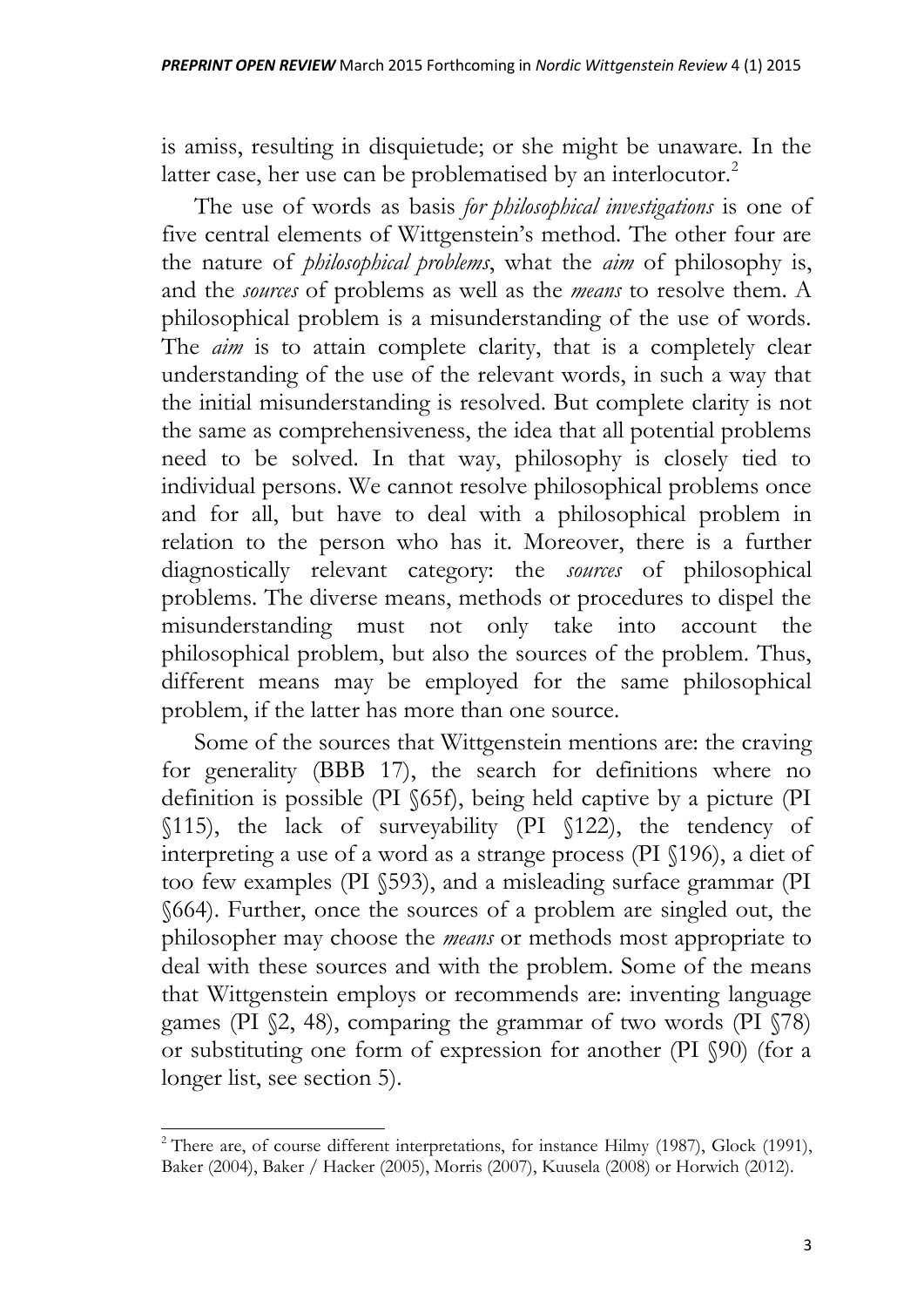What is the sense of *method* used in my affirmation that Wittgenstein has "a method of philosophy"? He has an *overarching* method. That is a method which guides the invention and the application of particular methods or procedures to particular philosophical problems. A short note on my terminology: Since these particular procedures may also be called "methods", I don't distinguish between methods and procedures but between overarching and problem-oriented methods. (Procedures are problem-oriented methods.) Problem-oriented methods are *means* for the resolution of particular philosophical problems. The overarching method is a general strategy for how to deal with new problems: Determine what the philosophical problem is by looking at the use that a person makes of words (see whether what she says makes sense), check for sources of the problem and try out some means (without guarantee of success) to reach the aim of complete clarity.

Importantly, the method that I ascribe to Wittgenstein is not foundational. It is not the case that the method is the axiomatic foundation of philosophy, and once we get the method right, all philosophical problems will be resolved in due course. In that case, the method would become an unjustifiable monolith. This is not the role that Wittgenstein accords to method. For him, questions about the method are an integral part of philosophy – discussing them is itself nothing else than doing philosophy (cf. PI §121). Nevertheless, his philosophy and his method are not without presuppositions (cf. Glock 2007: 59). Problems and questions about them are to be treated like any other philosophical question. This implies that Wittgenstein's method is vulnerable to attacks on its presuppositions. If it turns out that *meaning* has no connection whatsoever to *use*, his method loses its appeal.

I begin by telling two different stories of the development of Wittgenstein's thought in the thirties (section 1). Then I consider Schulte's position and state my reasons for not being convinced by it (section 2). In section 3, I trace a strict dichotomy of two kinds of methods as a source for Schulte's refusal to acknowledge that Wittgenstein had a method and provide an alternative taxonomy of methods. Next, I discuss Conant's position and argue against his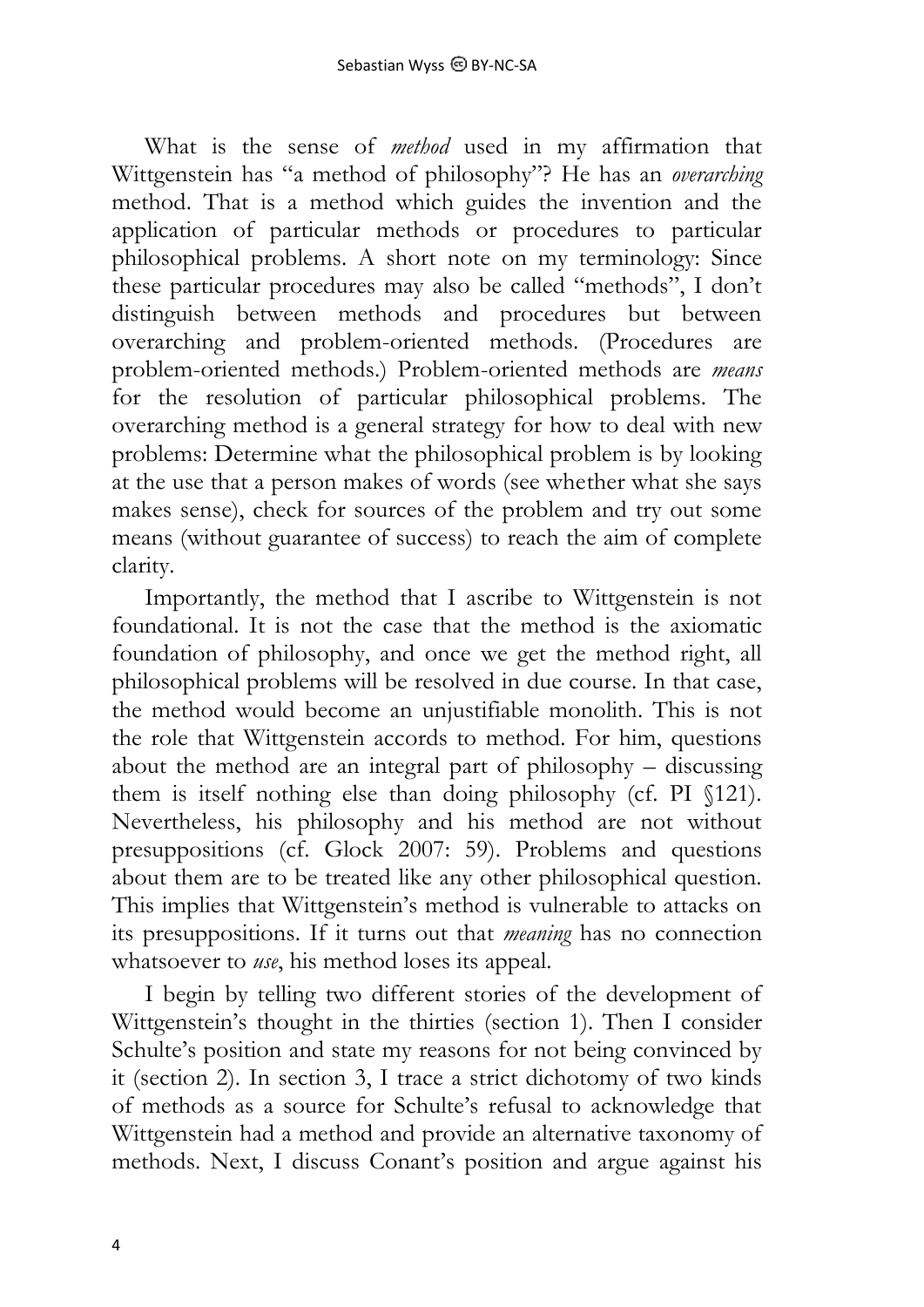claim that grammars require methods (section 4). Finally, I turn to perhaps the most salient objection to my position: the interpretative challenge which is posed by (PI §133) (section 5).

#### *1. Continuity vs. discontinuity*

A *prima facie* difficulty for interpretations that deny that Wittgenstein had a method (Schulte and Conant) is that from 1930 up to 1938 there are many passages about method in the *Nachlass*. There are remarks in which he speaks about his method (TS 225: 2, MWL 113), in which he ascribes central importance to it (LWL 21) or in which he, in succinct form, states what his method is: "Methode der Philosophie: Die übersichtliche Darstellung der grammatischen Tatsachen" (BT 414) and "My method throughout is to point out mistakes in language" (AWL 27). There is an obvious line of defence, which both Schulte and Conant take: They claim that Wittgenstein's views about method changed between the early and the late 30s. In a rough sense, we can separate a middle from a later Wittgenstein: The middle Wittgenstein was under the illusion that his way of doing philosophy was guided by *one method* and ascribed central importance to it. The later Wittgenstein avoided that illusion and, with the exception of (PI §133), stopped talking about method. Schulte and Conant have different accounts of the illusion. For Schulte, the middle Wittgenstein wrongly compared chemistry with philosophy in respect of method and thus ends up with demands that his method cannot meet (2002: 404-6). Conant, on the other hand, sees a close connection between grammar and method: A plurality of grammatical forms requires a plurality of methods. The middle Wittgenstein's insistence on both a plurality of grammatical forms and on there being one method brings tension into his philosophy (2012: 633). I will comment briefly on two of the most striking passages in the work of the middle Wittgenstein. The first is taken from lecture notes from 1930:

The nimbus of philosophy has been lost. For we now have a method of doing philosophy, and can speak of *skilful* philosophers. Compare the difference between alchemy and chemistry; chemistry has a method and we can speak of skilful chemists. But once a method has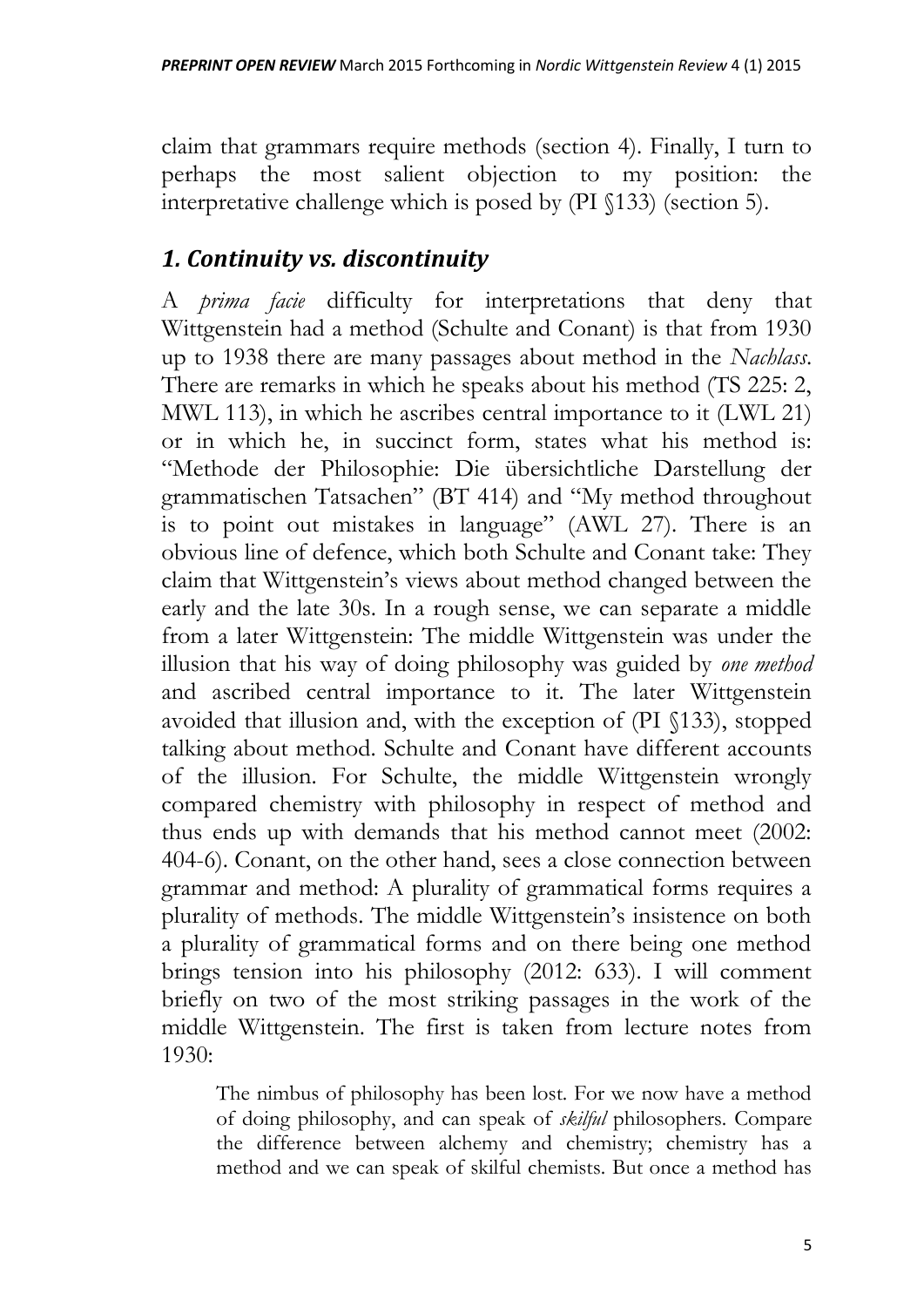been found the opportunities for the expression of personality are correspondingly restricted. (LWL 21)

In this passage, Wittgenstein intimates that philosophy has undergone a great change, brought about by himself, and specifies the difference as one of doing philosophy *without* a method versus doing philosophy *with* a method. The introduction of a method in philosophy brings it about that it makes sense to speak of skilful philosophers. Thereby, the philosophers lose their nimbus; they are only skilfully applying a method, not expressing their personality in their work.

The second passage is from an early version of the preface of the *PI*. In this version, there is an additional passage which did not make it into the final version:

Ich beginne diese Veröffentlichung mit dem Fragment meines letzten Versuchs, meine philosophischen Gedanken in eine Reihe zu ordnen. Dies Fragment hat vielleicht den Vorzug, verhältnismässig leicht einen Begriff von meiner Methode vermitteln zu können. (TS 225: 2, cited after Schulte 2002)

The fragment to which Wittgenstein refers in this passage could either be the whole body of the text of the *Frühfassung* (TS 220 & 221), or the first half of it (TS 220), or a segment of TS 220 (cf. Schulte 2002: 400). What is relevant to my discussion is the later omission of this passage, for it apparently removes the only allusion to the method from the preface, which, in turn, reduces the occurrence of the word "method" to a few paragraphs of the body of the *PI*.

Turning the tables, Schulte and Conant now demand an explanation from interpreters who claim that Wittgenstein has a method: Why are such passages absent or even omitted from the *PI*? Here is my explanation: Broadly speaking, there is a shift from middle Wittgenstein emphasising the discovery of the one method to an emphasis of the application of a variety of methods in the philosophical practice. This, however, does not mean that the later Wittgenstein does not have *a method*. I see one main reason for the shift: Wittgenstein's continuous concerns about his own vanity. Proclaiming that one has found "the method of philosophy", that one has, after 2000 years of history, brought philosophy finally on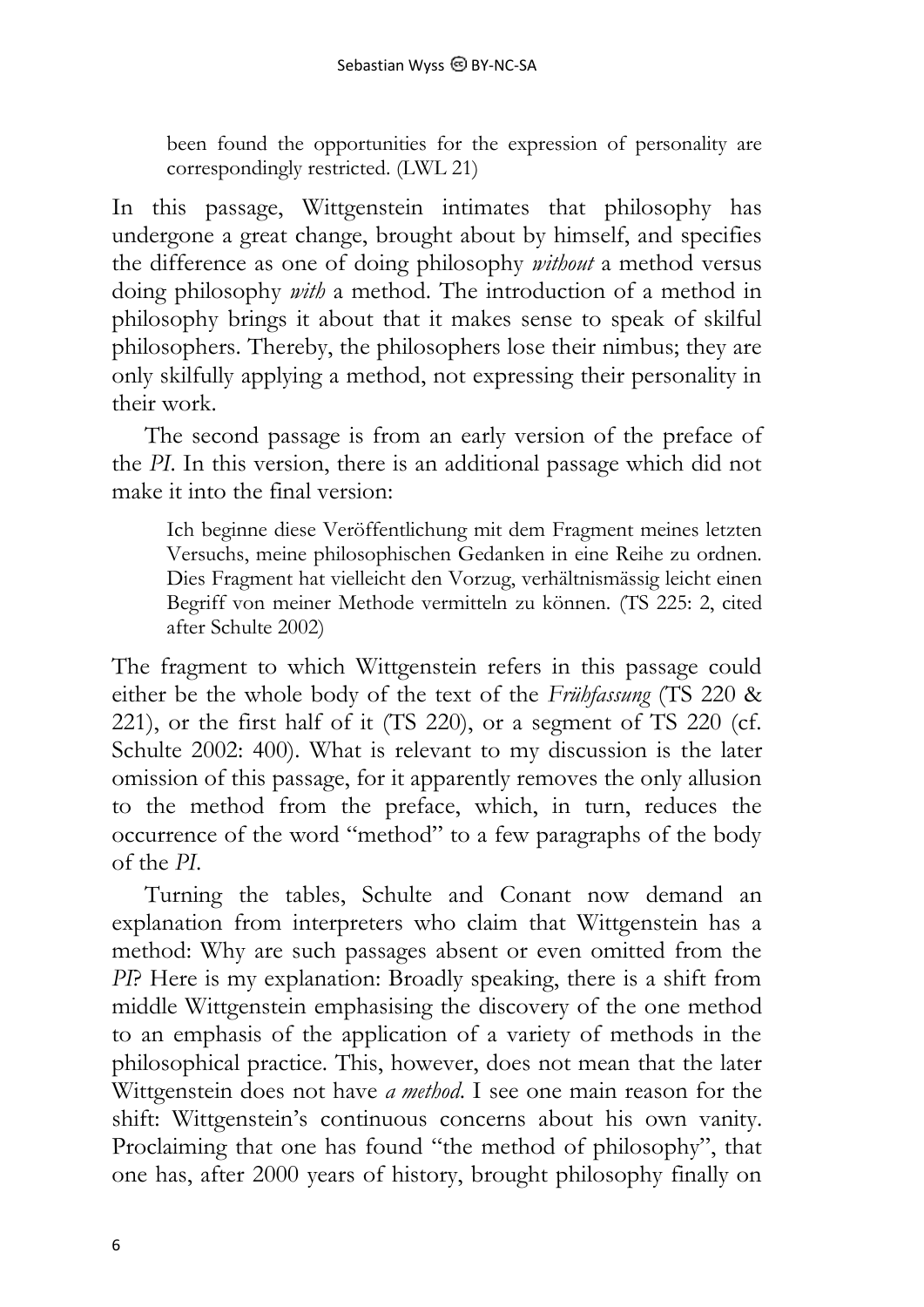the right path, even if true, is a claim that is easily seen as demonstrating vanity. Accordingly, it is replaced by a more humble one: "a method is now demonstrated by examples" (PI §133; see section 5). Whether this method can sustain the claim that it is the right one depends, among others, on its ability to solve philosophical problems.

At this stage, both readings have a story that is *prima facie* plausible. However, the account that Schulte and Conant give of the alleged illusion of which middle Wittgenstein was a victim has to be scrutinised. They think, in respective versions, that Wittgenstein had good reasons to give up the talk of "the method of philosophy". As I will show below, the reasons that they present are unconvincing.

#### *2. Schulte: "Little more than a skill"*

Schulte's main contention is that the method, which plays such an important role for middle Wittgenstein, is in fact "little more than the skill itself" (2002: 405) or even that it is "a method basically amounting to a special type of skill" (2002: 406). The core passage to which Schulte alludes is the one cited above (LWL 21). There, Wittgenstein compares two differences: The difference between a philosophy that has a method and a philosophy that has none with the difference between alchemy and chemistry. The way Schulte reads this passage is very peculiar. On the one hand, he takes from it the cue "skill" in order to claim that Wittgenstein's philosophy has no ambitious method (see below), but that what can be learned from Wittgenstein is a special type of skill. On the other, he claims that in that very passage, Wittgenstein is the victim of a "selfmisunderstanding of his method" (Schulte 2002: 406).

The picture that Schulte draws is the following: A skill requires a framework for its exercise. For chemistry, the framework includes a theory. Since, for Wittgenstein, philosophy has nothing to do with scientific or quasi-scientific theories, the framework of philosophy does not contain a theory. Rather, it is "at most a kind of tradition, an institution or a common background" (Schulte 2002: 404). Now, at least in the quoted passage, Wittgenstein draws a sharp contrast between traditional philosophy and a new way of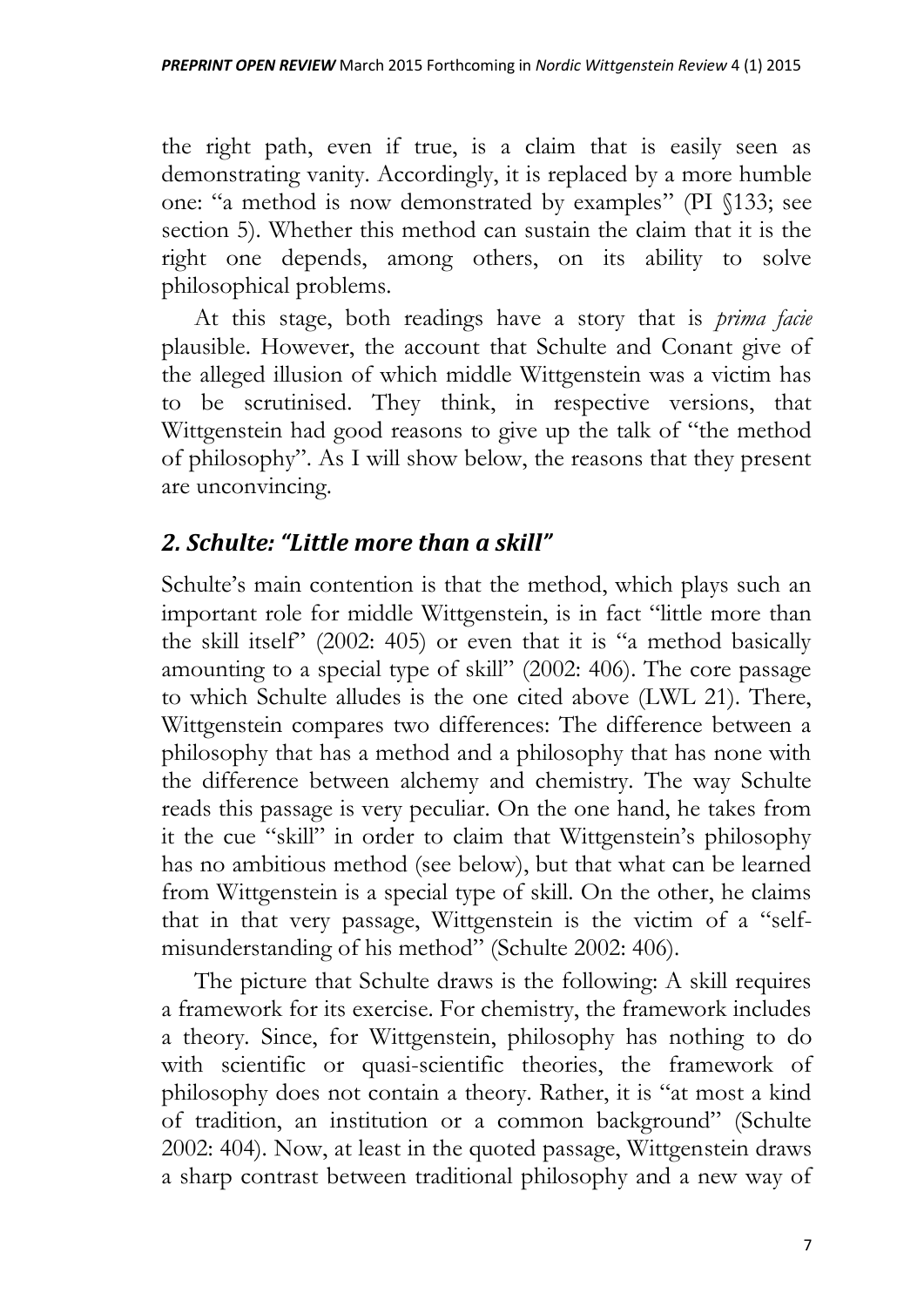doing philosophy (like the contrast between alchemy and chemistry). So there is a new element, which does not belong to tradition, the old institution or the common background. Schulte concedes that "Wittgenstein felt that he had *discovered* something", and he compares this discovery to the discovery of

a [new] style of painting, a method of playing the violin, or a new form of cuisine. No one will expect you to be able to give an informative account of that sort of style or method [...] His failure to produce anything like a satisfactory account of this method would have made it clear from the beginning that to the extent he really had found a new method it was a method of the second kind, that is, a method basically amounting to a special type of skill. (Schulte 2002: 405)

In effect, Schulte sees a mismatch between middle Wittgenstein's *description* of his method and his practice: that the latter is not guided by an ambitious method, as the description would have it.<sup>3</sup>

Schulte distinguishes between two kinds of method. Those methods which are a mere skill (or not much more) and those which are (considerably) more than a mere skill. The latter are called "method[s] in an ambitious sense" (Schulte 2002: 406), and the former we may call methods in a non-ambitious sense. Note that it is not *per se* clear how "method in an ambitious sense" (henceforth "ambitious method") has to be understood. What Schulte does not have in mind are methods with ambitious goals. For Schulte, there may be non-ambitious methods with ambitious goals. If Wittgenstein conceived of his method as one that could be used to resolve all philosophical problems, his goals are certainly ambitious. But, according to Schulte, his method is not of the ambitious sort. Thus, "ambitious method" is best understood as being defined as more than a mere skill.

What does it mean for a method to be a mere skill, to be a nonambitious type of method? Based on the picture above, we can isolate two features. (i) The application of non-ambitious methods is not connected to a theory. (ii) Non-ambitious methods do not require an illuminating description to be taught and passed on.

-

<sup>&</sup>lt;sup>3</sup> Ironically, Dummett saw a similar mismatch in the work of the later Wittgenstein, though in the opposite direction: that his practice includes theses even though his description suggests otherwise (1978: 434, 452).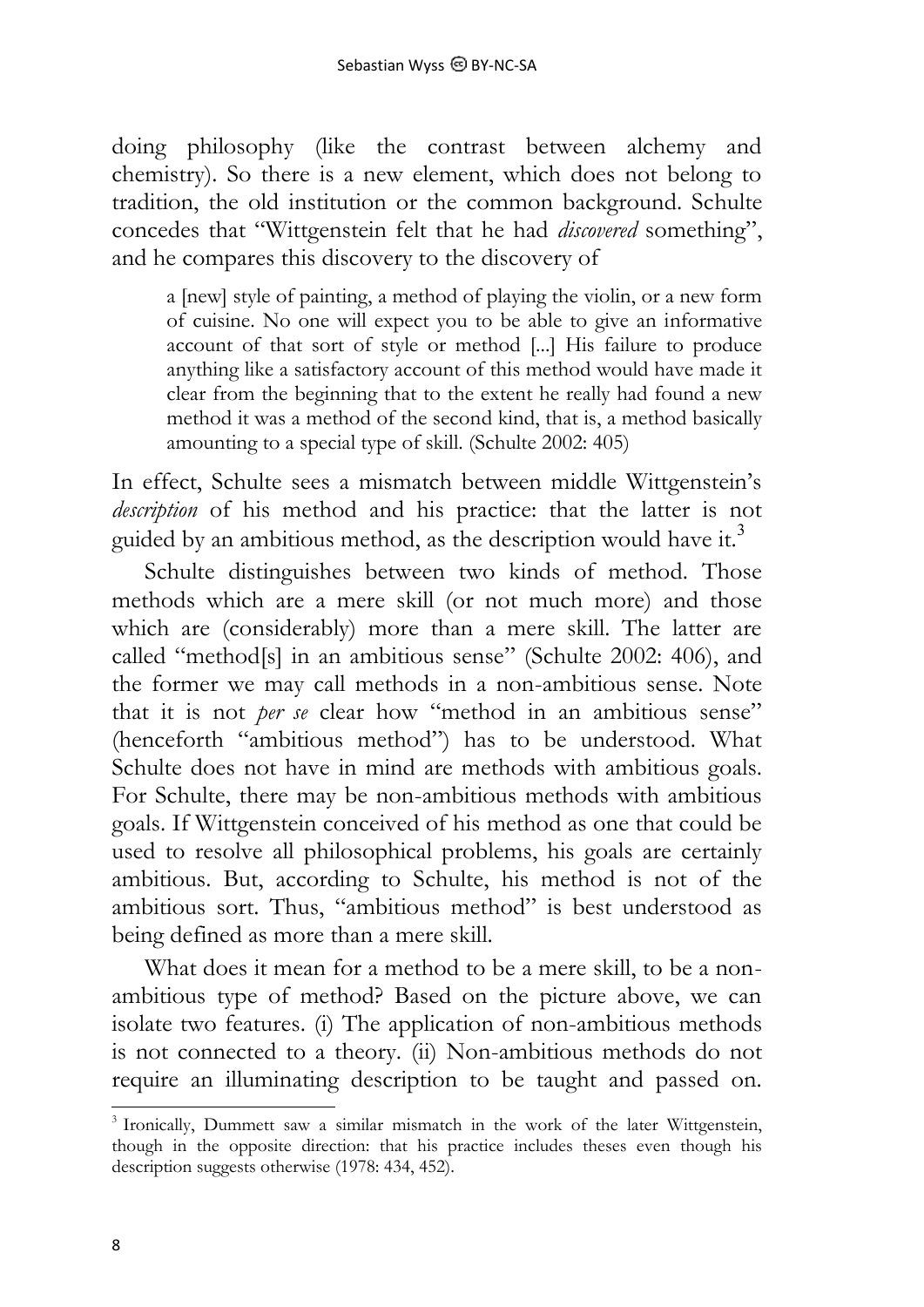Accordingly, in Schulte's picture, we find two arguments why middle Wittgenstein was wrong in thinking that he had a method in an ambitious sense, and why the later Wittgenstein does not have such a method:

I) Wittgenstein's philosophy doesn't have a theory in its framework, therefore it has no method in the ambitious sense in its framework.

II) Wittgenstein didn't give an informative account of his method, therefore he has no method in the ambitious sense.

*Ad I*: With what sense of theory does this argument work? Following Hanfling (2004), two senses of "theory" might be relevant here. The first are causal-hypothetical theories, as they are common in empirical sciences, such as the postulation of an unobserved body which explains the movement of visible planets and comets. If Schulte uses "theory" in that sense, then all nonnaturalistic philosophy is excluded from having a method or methodology. That, of course, would be a harsh consequence. The second sense might be called quasi-scientific. Unlike the first kind, such theories do not offer causal explanations. Similar to it, they try to explain (in a non-causal sense) phenomena by postulating "entities or processes that do not lie open to view" (Hanfling 2004: 189). In this second sense, Schulte's requirement is tailor-made to exclude Wittgenstein's philosophy from having a method. Postulate hidden entities or you will have no theory and therefore no method. But then, Schulte's requirement for an ambitious method to have a theory is itself problematic. Wittgenstein's method is excluded from being a method on the grounds of one of its own features: its special status regarding theories.

*Ad II*: If a method is a skill, does this mean that no rules can be specified for that skill? And if so, does this mean that anything goes? Here, it is important to note that Schulte says only that one *does not need* to give an informative account (cf. 2002: 404). (I take it that specifying a rule is (partly) giving an informative account.) So, according to Schulte, that Wittgenstein *needs* not, explains why he *does* not specify any rule. But there is another possible explanation: Wittgenstein might have *employed* a method, but did not *reflect* on it. *We* could provide an informative account of *his* method. Therefore, the argument as stated in (II) is not complete.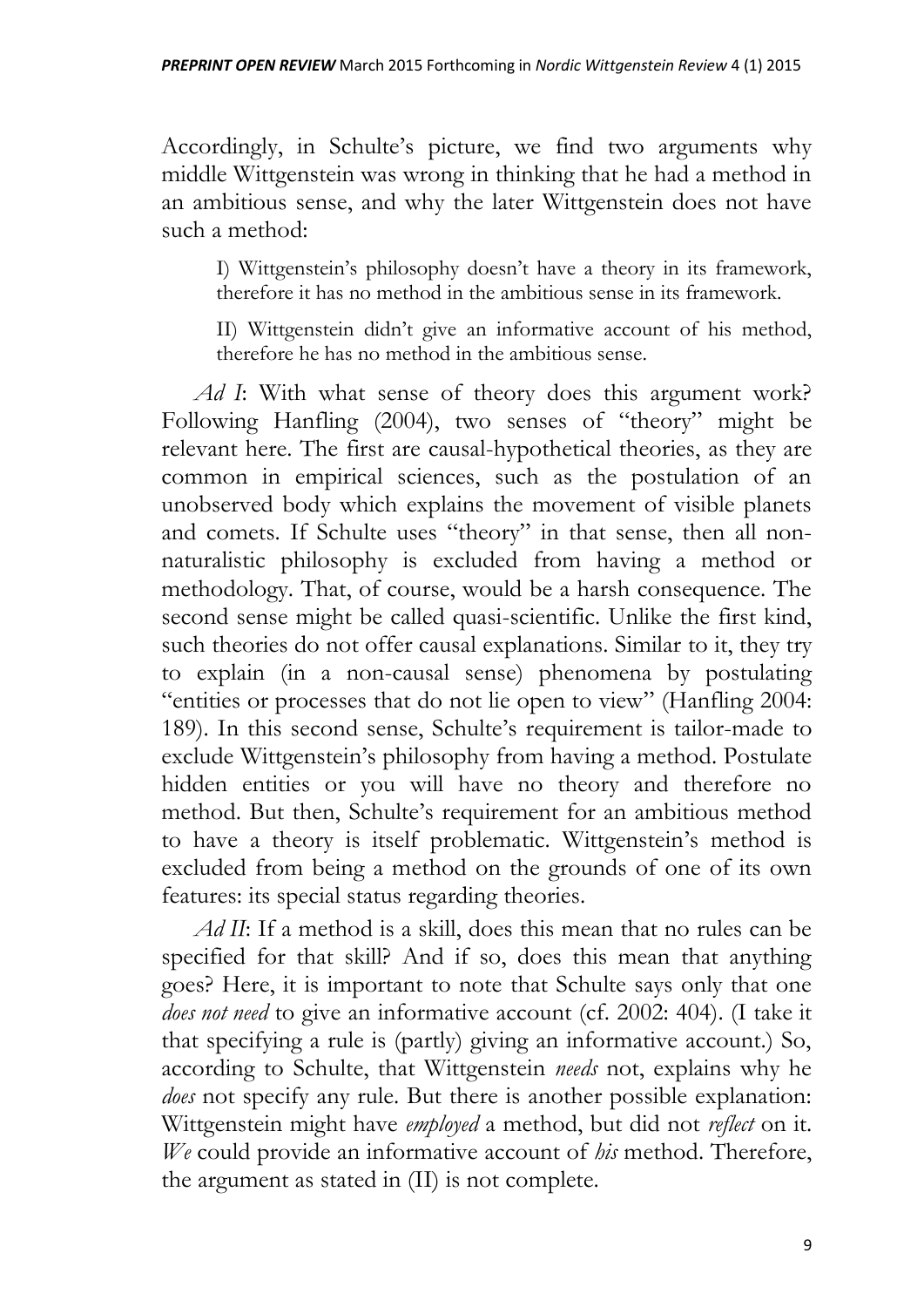Nevertheless, that would only defend a straw man's position. For, in my opinion, Wittgenstein's reflections on his method are of great interest. However, Schulte is adamant that Wittgenstein did not provide any informative account of his method. But I remain unconvinced. To sketch my reasons: In the *Investigations*, there are many remarks that contain informative descriptions of Wittgenstein's method, most prominently in the so called "philosophy chapter" (PI §89-133), as well as in solitary remarks such as (PI §§52, 254-255, 309, 314, 340, 371, 387, 464, 599, 664). The "nature of the investigation" (PI pref.), Wittgenstein's laconic predilections and the different voices of the work make it difficult to read. But for instance in PI §§89 and 90, he provides a sketch of the kind of investigation a philosophical investigation is. It neither studies facts of nature nor causal connections, but is a grammatical investigation that studies "the *kinds of statement* that we make about phenomena" (PI §90). Granted, some concepts require clarification: For instance, what is "everyday use" (PI §116)? But this shows only that Wittgenstein has not resolved *every* philosophical problem that is connected with his method, not that he has not given an illuminating description of it in any sense. The framework that Wittgenstein provides with the description of his method is not "at most a kind of tradition, an institution or a common background" (Schulte 2002: 405), but an account of the nature of the philosophical problems and their solution. Nevertheless, Schulte could still maintain that while Wittgenstein did provide an informative description of his method, he doesn't need to. But then, Schulte owes us an explanation why Wittgenstein doesn't need to give one. Of course, to explain this by the fact that Wittgenstein discovered a skill but not a method would be circular. However, Schulte cannot allude to the fact that Wittgenstein did not give an informative account of his method. He did.

These considerations put some doubt on the two requirements that Schulte proposes for methods. So is Wittgenstein's method more than a skill? This raises another issue, namely a problem of Schulte's distinction between methods that are more than a skill and methods that are skills. What is the relation between methods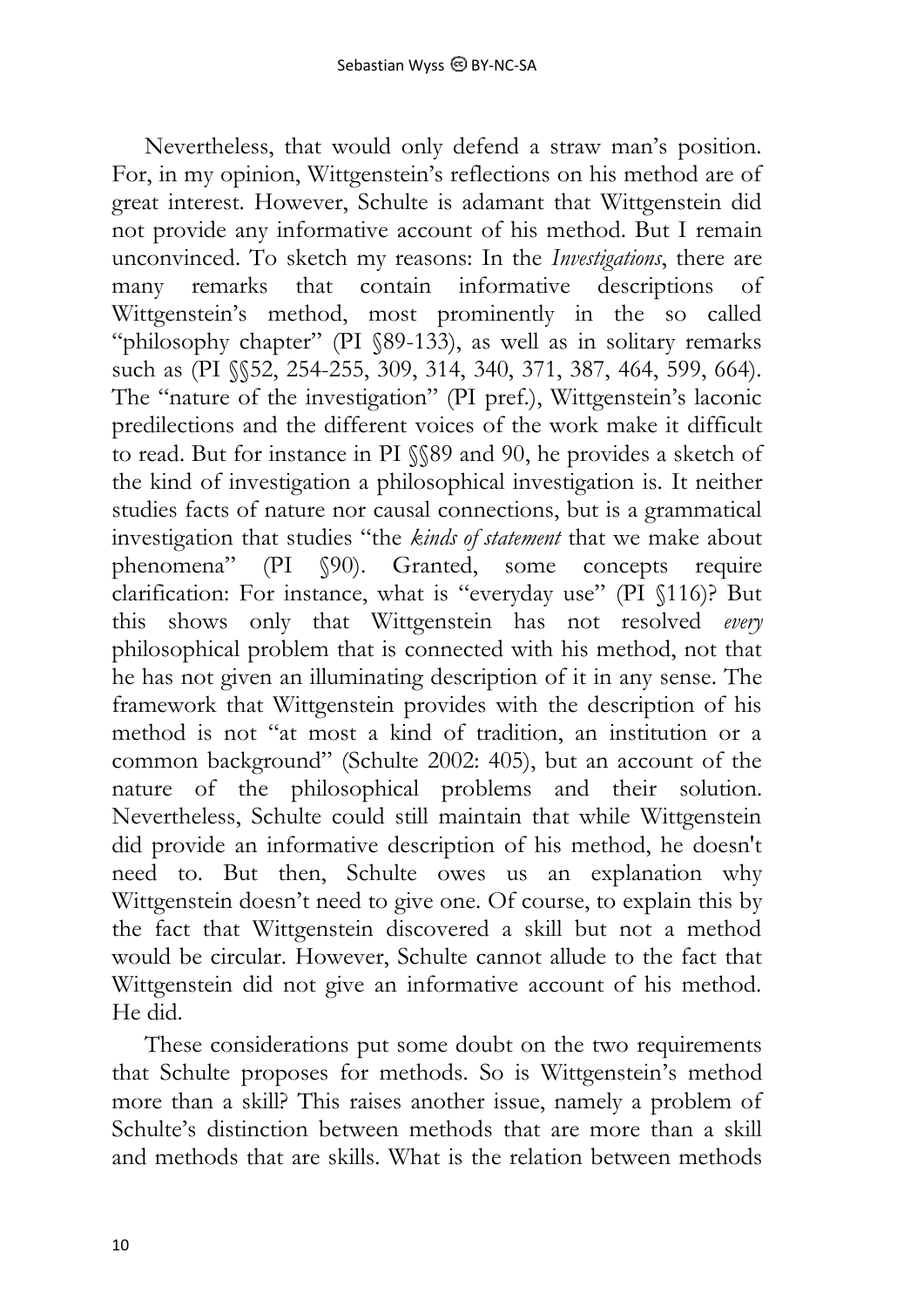and skills? Applying a method can be done with more or less skill. If a person learns a method, that person acquires a skill. Different methods can thus be connected to the same skill. Rope-fishing and net-fishing are two different methods of fishing, but learning one of them is sufficient to acquire the skill of fishing. But we have to keep in mind that methods and skills do not belong to the same category. A method is a way of doing something whereas a skill is an ability, that is a quality of a person (at least according to the standard explanations by OED, Macmillan and Merriam-Webster). A method is not a quality of a person. Therefore, the contrast that Schulte draws is not between two kinds of method, but between skills and methods. That throws light on the question whether Wittgenstein's method, or whatever he thought to have discovered, is more than a skill. It is insofar not more than a skill as it is not connected to a theory and does not require any external apparatus like a bicycle or an electron microscope. But it is "more than a skill" in the sense that is not a skill. It is a way of doing things, not a quality of a person. And this way of doing things has been informatively described by Wittgenstein.

## *3. Remarks on the concept of method*

One source of Schulte's denial that Wittgenstein had a method is that he holds fast onto a strict dichotomy between two kinds of method. The first kind is a method that is basically a special type of skill (and thus not a method at all). The only alternative Schulte mentions is a method which consists of "rules [...] that spell out what a player should in certain situations do in order to win" (Schulte 2002: 403). That is, he alludes to a distinction similar to Searle's between regulative and constitutive rules (Searle 1969: Ch. 2.5), though Searle's notion of regulative rules is broader. Schulte's category of rules conductive to winning should be construed broadly: A physiotherapist does not win against his patient, but he can successfully ease the other's pain. And there might be rules for him to do so. In the case of philosophy, Schulte envisages rules like:

1. If your opponent believes in substances, you are well-advised to begin by pointing out to him that not all nouns function according to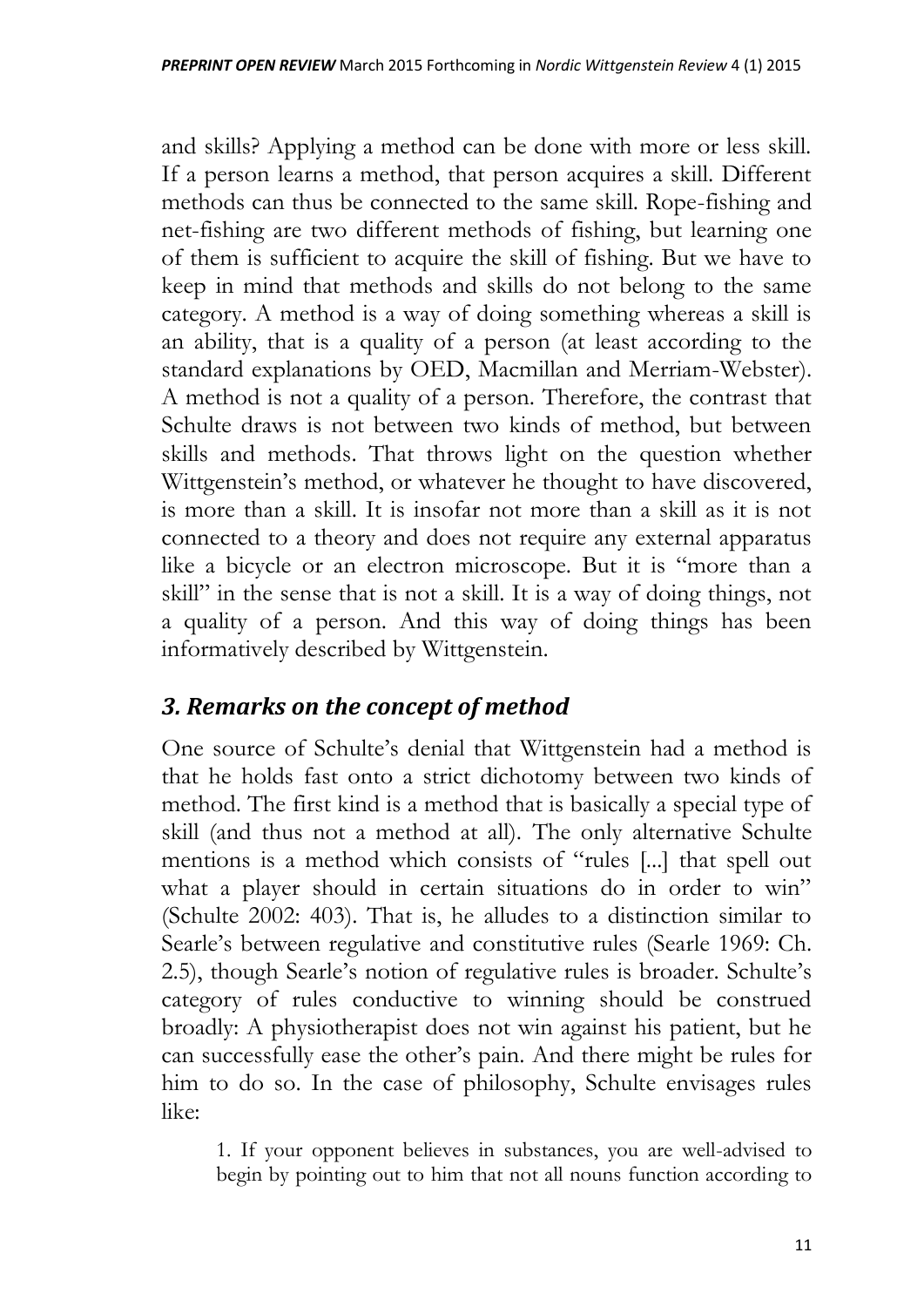the pattern exemplified by labels that may be stuck onto the objects they fit. (Schulte 2002: 403)

That is, Schulte demands from a method in philosophy that it has explicit instructions for *particular cases*. For all of them? For many? Just for a few? Anyhow, the *Investigations* doesn't sport such explicit if-then rules. Then, according to Schulte's dichotomy, there remains only one kind of method which could be ascribed to Wittgenstein: a method as a skill. It is curious how the idea of a method that consists of rules for winning coheres with the demand that ambitious methods be connected to a theory (Schulte 2002: 403; 405). For the former idea is contrasted with methods that are mere skills. So perhaps theories are not necessary for ambitious methods? In any event, I maintain that we can distinguish methods according to three cross-cutting distinctions: sequential and nonsequential arrangement of rules; creative and mechanic application of rules; overarching and problem-oriented methods. Here are some definitions:

**Sequential method**: has an ordered and finite set of rules.

**Non-sequential method**: its rules are not ordered into a series or it has an unlimited number of rules.

**Creative application of rules**: there is leeway in the application of rules.

**Mechanic application of rules**: rules are applied without (much) leeway.

**Overarching method**: used to create methods that deal with problems.

**Problem-oriented method**: used to deal with problems.

I will consider a few examples which combine these features in various ways. First, the method of picking a lock by using a bump key: Insert the bump key and pull it back until you notice a click. Then, turn the key in the right direction while hitting it with a special hammer. Repeat until the lock opens. Of course, in order to follow this quick method you need to have the right instruments, and you need to practice. Nevertheless, once you have learned, you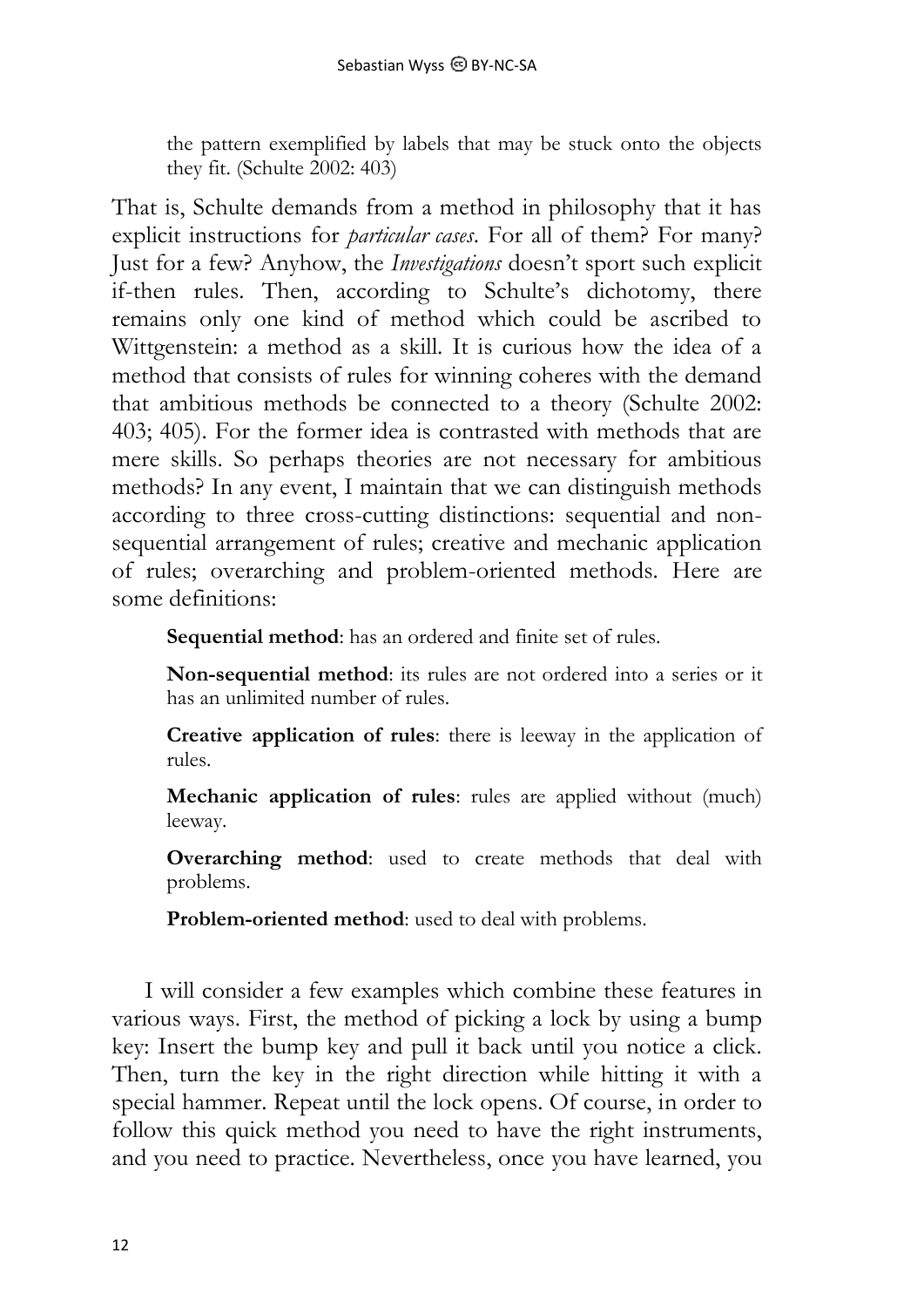can *mechanically* apply the steps in the right order *(sequential)* and you will be able to open many locks *(problem-oriented)*. Some other examples of methods with the same features are a method of folding a t-shirt in two seconds, a method of projecting a geometrical figure and a particular method of salary negotiation the main point of which is to avoid naming a number. Since these methods are both *mechanical* and *sequential*, we could call them *algorithmic methods*. These are not algorithms since they operate not exclusively with signs or functions (Turing machines would have a hard time tying a knot). But analogously to algorithms, they can solve a given range of problems by applying a finite set of mechanically applicable rules.

Second, formal logic provides a method of checking arguments for their validity (*problem-oriented*). Part of this method is to formalise arguments of natural language. Normally, when we do that we don't try any proposed translation blindly but go with the most plausible one, only to change it if trouble comes up later. That is, the rules of translation are not ordered in a sequence (*nonsequential*). (It's an open question whether one could construct an algorithm which performs these tasks.) It's *creative*, since the choice of formalisation depends on our latitude of judgement.

Third, take Descartes' method in his *Discours de la Méthode* (2011: 33). It consists only of four rules that are to guide human understanding in *all* its endeavours. One could argue that the rules are ordered in a *sequence*: First, get rid of all supposed truths if there remains some doubt. Second, divide the problems into subproblems. Third, start with those problems that are easy to solve. Fourth, strive for completeness in your enumeration of knowledge. These rules are to be applied *creatively*. For instance, we have to judge ourselves where to carve out the sub-problems. Finally, while the method does not call explicitly for the creation of problem-oriented methods, the extreme generality of the method implies that some further methods need to be applied, for instance to check whether a supposed knowledge is free from any doubt. Thus, Descartes' method seems to be *overarching*.

Fourth, there is a method of dog training called "dog whispering". Instead of viewing the relationship between owner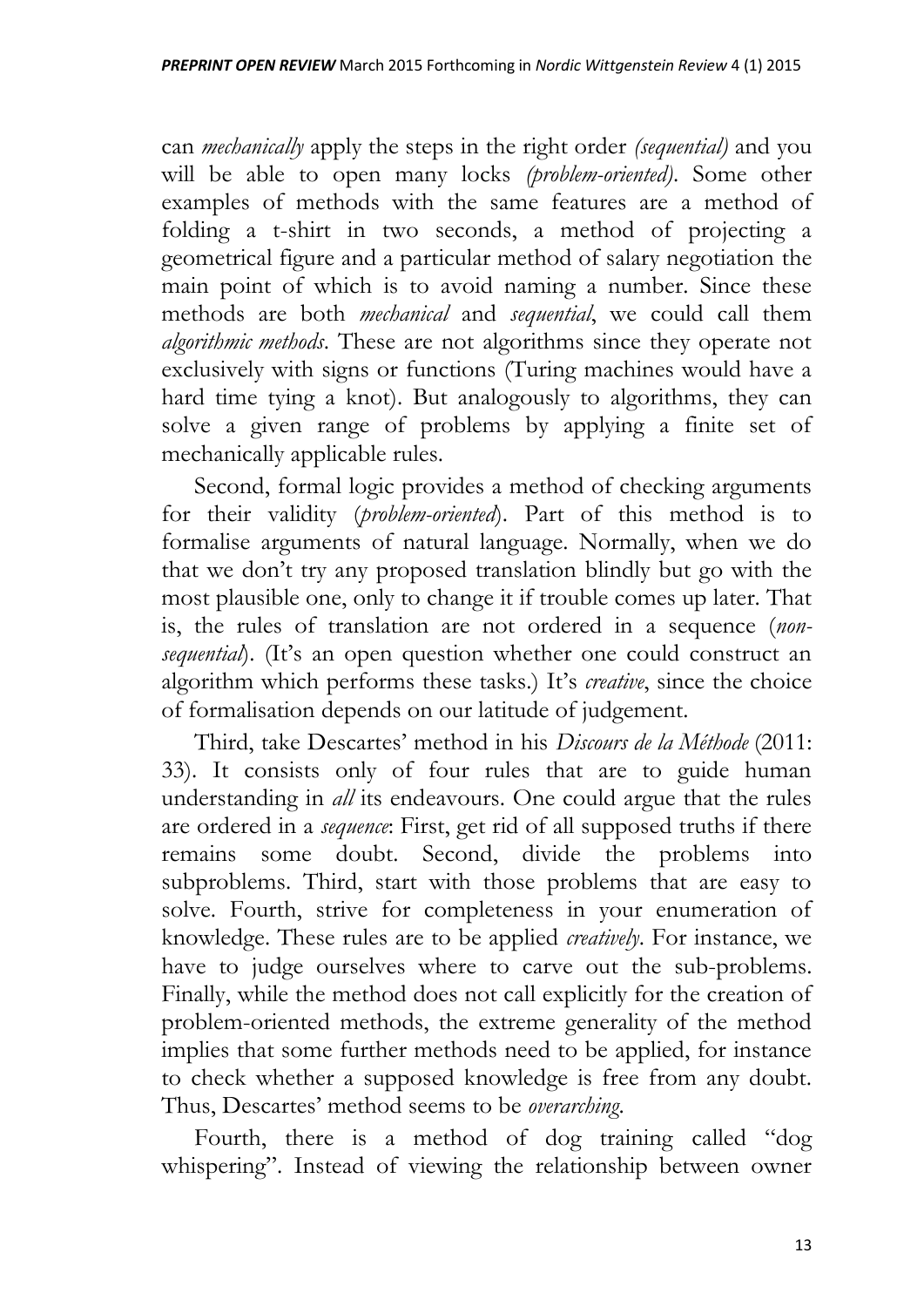and dog as one of issuing commands and following them, it sees it as one of mutual understanding, and thereby sets the goal for dog training. Consequently, what is perceived as a problem is not only the behaviour of the dog who chews on the cushions while the owner is absent, but also the behaviour of the owner who comes home, gets angry, swears in a raised voice at the dog and then misinterprets the ensuing fear of the dog as guilt. A means to resolve such problematic behaviour then is to both change the behaviour of the dog through conditioning *and* the behaviour of the owner through explanation. Naturally, these guidelines alone cannot teach one to be a skilful dog whisperer. But they provide guide rails to integrate solutions of particular problems into a wider framework, adapt existing procedures to new cases or even invent new procedures. Thus, this method is *overarching*, *non-sequential* and *creative*.

Any method must delimit the range of problems it deals with and state what counts as a solution. For some methods, this can be done very easily. The problems of the bump-key method are locked doors (and other locked things) and the solution of the problem consists in an unlocked and open door. For logic, the problems are obvious: arguments. But the solution is less clear-cut than an open door – has the argument been misrepresented or is it really not valid? The range of Descartes' method is less general than it first appears: it is limited to *knowledge*. And rule one states what amounts to a solution: no reason for doubt is left.

Many rules of the methods mentioned above state what has to be done in order to succeed, in order to reach a given goal: they are regulative. These rules are also constitutive in a certain aspect: They determine what counts as following the method *m*. Nevertheless, such rules normally do not determine what counts as an activity for which they provide guidance. For instance, the rules of the angling method of fishing do not determine what fishing is. In this respect, Wittgenstein's method is a special case, because it is strongly linked to a conception of philosophy. For instance, the rules that state the aim and the problems of the method *determine* the goal, instead of giving guidance how to reach the goal. They are therefore constitutive. But constitutive rules can be action-guiding, too. If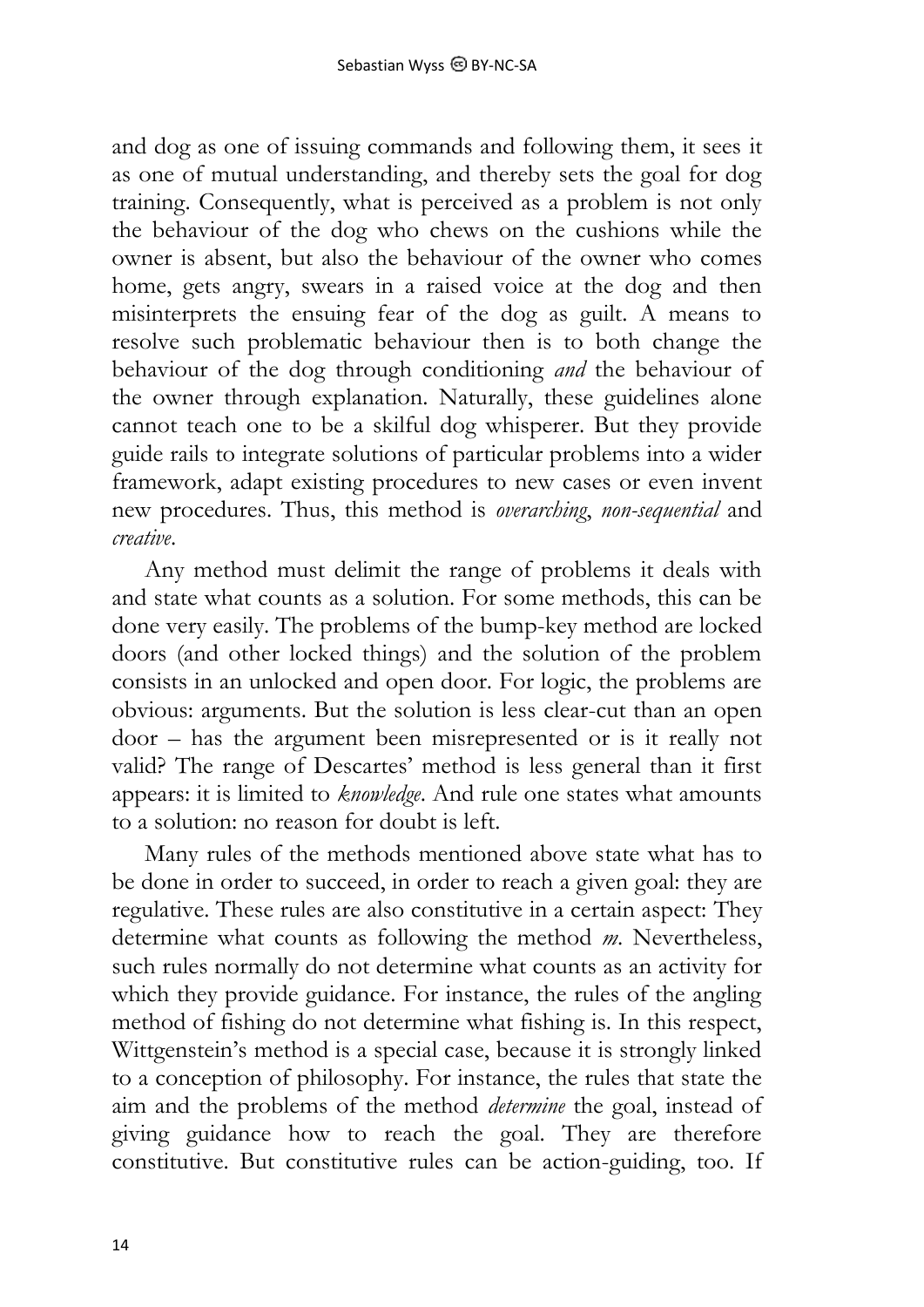there is a mismatch between the goal as we pursue it in practice and our real need, a change of the pursued aim in our practice is crucial to achieve what we really need to achieve. The belief that it is a constitutive rule of chess that the queen can only be moved while the player stands on his head might prevent some players from moving the queen. Likewise, a difference in the conception of philosophy corresponds to a difference in how the subject is pursued, for instance in the role that is ascribed to scientific discoveries. If there are good reasons for or against one of the conceptions or methods, then this discussion is of obvious importance. Thus we can see how the five elements which I identified in Wittgenstein's method are action-guiding. The rules that determine the nature of problems and aims are important to pursue aims that address our real need (cf. PI §108). But what are the rules of Wittgenstein's method? Here is a very inadequate attempt to press the five elements I have mentioned into rules. They are at a high level of abstraction and would require further elucidation.

R1) A philosophical problem is a misunderstanding or a lack of understanding of our use of words.

R2) The aim of philosophy is to attain a completely clear understanding of the use of those words that are problematic.

R3) What counts as a misunderstanding and what counts as an understanding is to be determined by studying our use of words.

R4) One philosophical problem may have different sources.

R5) A variety of methods have to be applied depending on the problem, its sources and the other problems that an individual has.

#### *4. Conant: "Methods, not a method"*

Conant claims that for the later Wittgenstein, there is not *one* method, but a multitude of methods. Obviously, this alludes to the last and boxed sentence of PI §133 (Conant 2012: 635). I will discuss the interpretative challenge of this sentence in the next section. Conant provides an intricate story of the development of Wittgenstein's thought from early to middle to later Wittgenstein in terms of method and grammar. Moreover, Conant is of the opinion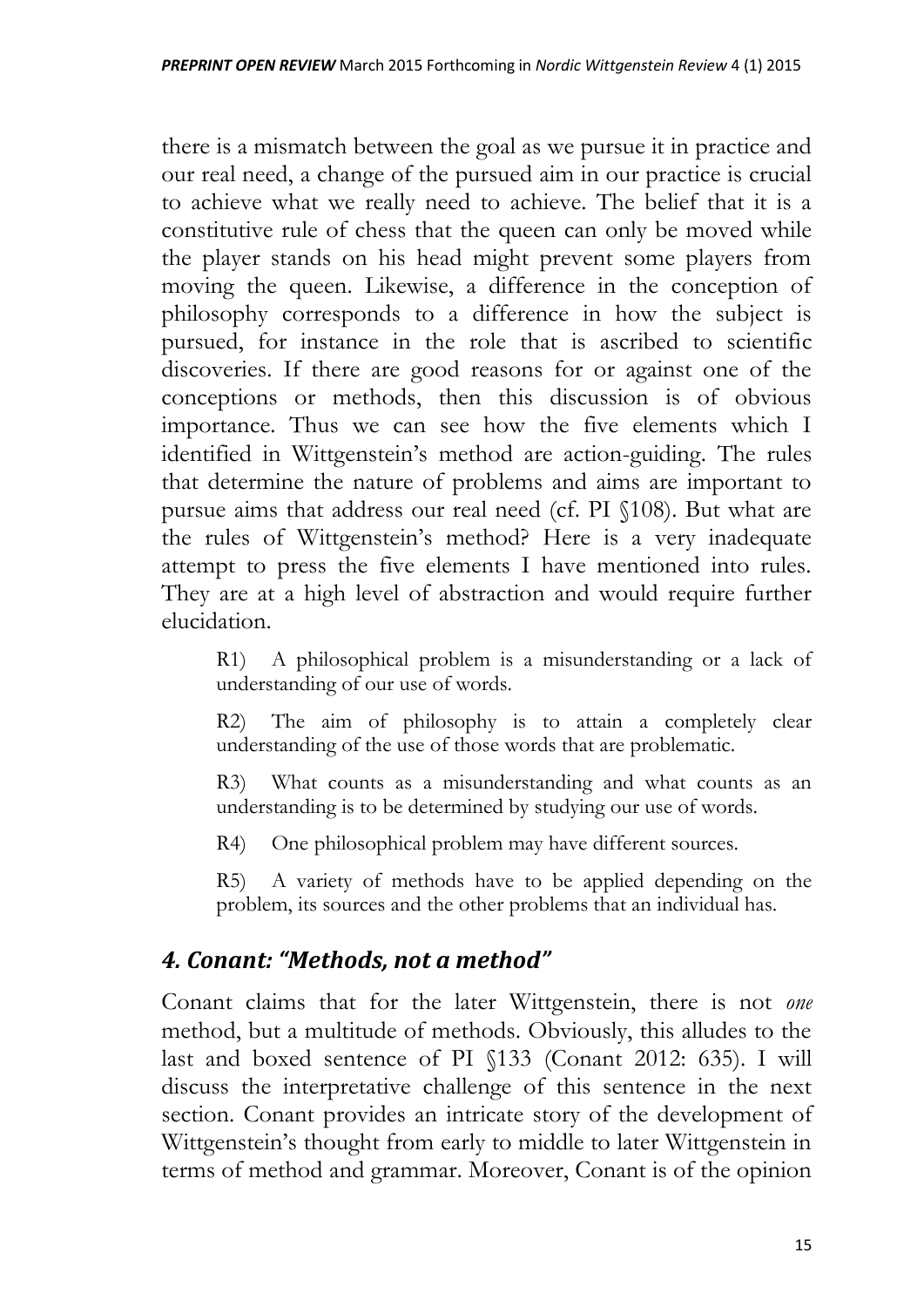that these two, grammar and method, are linked in an important way. One can put it succinctly: *grammars require methods*. The general story is that early Wittgenstein held that there is one method of philosophy and that there is a fixed amount of possible forms of grammar. Middle Wittgenstein realised that the possible forms of grammar are not fixed, but clung to the idea that there was one method. Later Wittgenstein then realised that the idea of one method is undermined by there being an unlimited variety of forms of grammar, and consequently abandoned the idea that he had one method (Conant 2012: 640, 642). I will point out some gaps in the story. But let's first see how Conant puts it:

One might formulate the negative aspect of the insight which underlies the shift here in question as follows: the relinquishing of the first of these definite articles (*the* logic of our language) requires the correlative abandonment of the second of these definite articles (*the* method of philosophy). One can also formulate the point here at issue in more positive terms as follows: an open-ended, infinitely extendable conception of a family of possible forms of grammar comes to be seen to require a correlatively open-ended, infinitely extendable conception of a family of possible forms of philosophical method. That the one requires the other, however, takes time and work for Middle Wittgenstein to come to appreciate. (Conant 2012: 640-1)

Some elucidations are in order. First, what does "open-ended, infinitely extendable" mean? I understand this as alluding to a potential infinity: On the one hand, it is obviously not the case that we have an infinite number of elements at hand. On the other hand, the set of elements is unlimited in the sense that we can always find a new element. The antonym of it is "limited": At a given point, we have written down all elements of the set. This point may have not been reached yet, but it is in principle attainable. Consequently, Conant does not contrast one method with a plurality of methods, but with an unlimited plurality. Second, what are "forms of grammar"? I take them to be equivalent to "grammatical forms". Of course, early Wittgenstein did not talk about "grammar", but about "logic". Thus, are we actually comparing "logical forms" of early Wittgenstein with "grammatical forms" of middle and later Wittgenstein?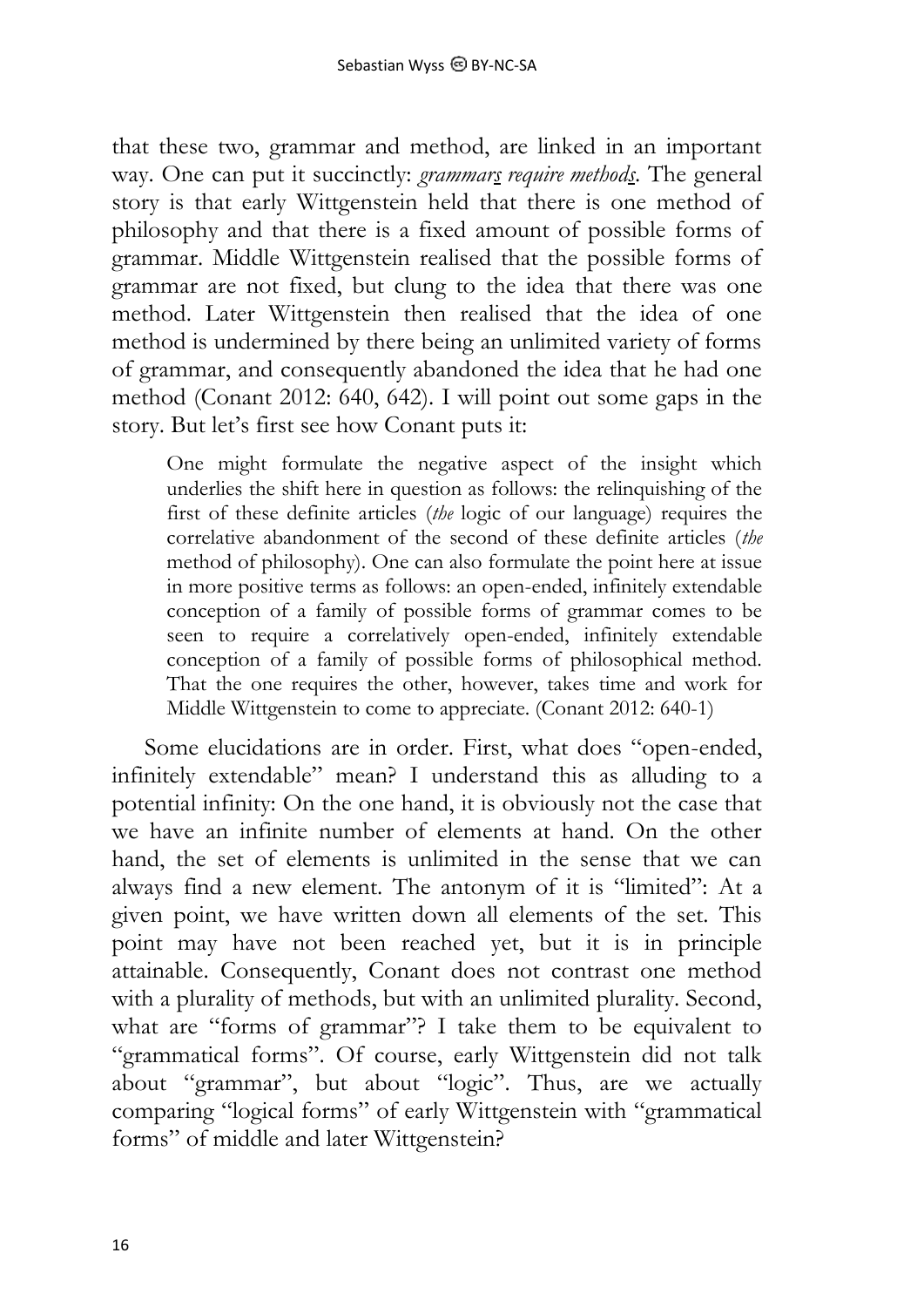How can the shift away from *the* logic towards a plurality of logics (or grammars) be understood? A false start would be to say that the *Tractatus* would advocate a limited amount of logical forms which middle Wittgenstein replaced by an unlimited amount of grammatical forms. The problem is that this is not true of the *Tractatus*: For one thing, there is an important distinction between logic and the *application* of logic (TLP 5.557). Only the latter decides which elementary propositions there are, and with that, which logical forms there are. Logic does not decide whether there is a 27-termed relation (TLP 5.5541). For another, the "logical forms are *without* number" (TLP 4.128). That is, in the *Tractatus*, the logical forms are unlimited, too.

A better way to tell Conant's story takes into account the distinction between three different levels in the *Tractatus*: On the first is the general form of a proposition. All propositions with a sense conform to this one form: they are truth-functions of elementary propositions. To deny this yields an alternative position like (i) that there are more than one general logical forms, but still a limited amount (one could call them "categories"), or (ii) that there is an unlimited amount of general logical forms. Since on this second alternative, the distinction between general grammatical forms and grammatical forms becomes doubtful, on that account, the first level collapses into the second. The second level comprises the logical forms: proper names, predicates, 2-termed relations, 27 termed relations. Thus, ignoring depth analysis, "is a boy" and "is a man" have the same logical form, but not "is an uncle". For the latter is a disguised relation. The third level is then the logical form of a specific sentence (in the terminology of the *Tractatus*, this is called the "logical structure").

For Conant, the contrast between the early notion of logic and the later notion of grammar is pertinent; that is, the move from *logic* to *grammars*. So here is my take on Conant's story. Middle Wittgenstein abandoned the idea that all propositions conform to *one* form, the general form of a proposition. But he retained the other two levels in modified form. Instead of logical forms we have now grammatical forms, which also include differences such as between "has a key" and "has a pain". Thus, there is indeed an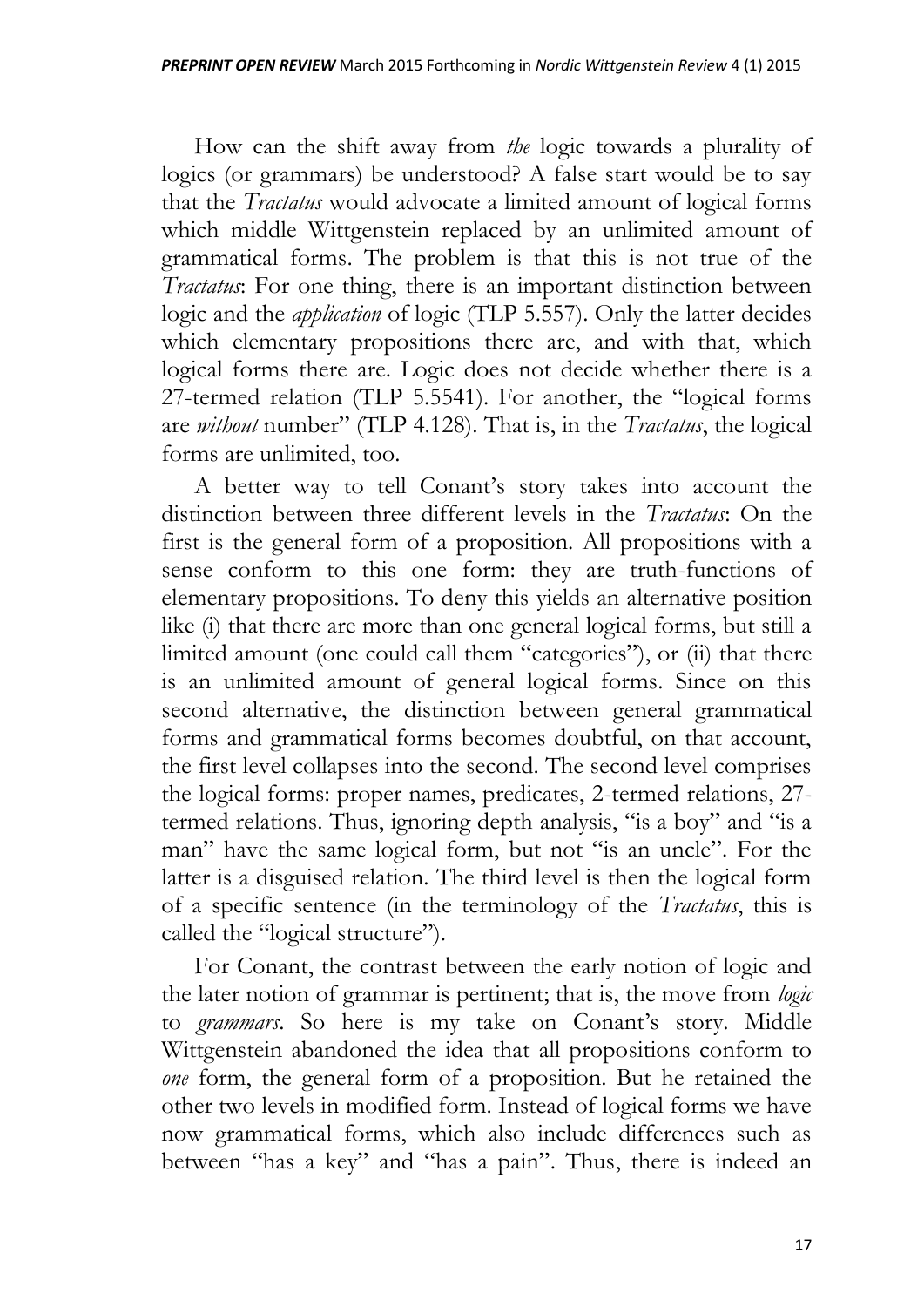important change in terms of grammar or logic: the early Wittgenstein thought that there is *one* logic of language, which is topic-neutral, and can be used to talk about any topic. Middle Wittgenstein, however, realised that the grammar of language can take very different general forms in different language games. The story now explains that the one general logical form corresponded to one method, but that this monism of method had to be given up once the monism of general propositional form had been given up.

Third, what are "forms of method"? Perhaps we can understand this expression by analogy with "forms of grammar". A form of grammar is what is common to several sentence-types. For instance, "Romeo loves Juliet" and "Peter beats Paul" have the same form (in one respect) as in both sentences, a two-termed relation occurs. Analogously, in the piecemeal processes of tackling confusions of two persons, what is common to two applications of method is a form of method. For instance, one philosophical move is to point to a difference of symbol of two signs that appear to be similar (cf. Conant 2012: 630, TLP 3.23). That is, forms of method turn out to be nothing else than *methods* in what I call the problemoriented sense. Thus, the substitution method and the elimination method for solving mathematical equations are two methods, or two forms of method.

The story rests on an insight on Wittgenstein's part. This insight can be presented in the form of an argument:

- 2) In philosophy, an unlimited amount of general forms of grammar requires an unlimited amount of methods. (grammars require methods)
- 3) Our language does (or could) have an unlimited amount of general forms of grammar.
- 4) Hence, philosophy has an unlimited amount of methods.

Middle Wittgenstein realises (3) contra early Wittgenstein, but fails to grasp (2). Only the later Wittgenstein makes the next step and reaches the conclusion (4). The argument is a valid *modus ponens*, but I see two problems with it.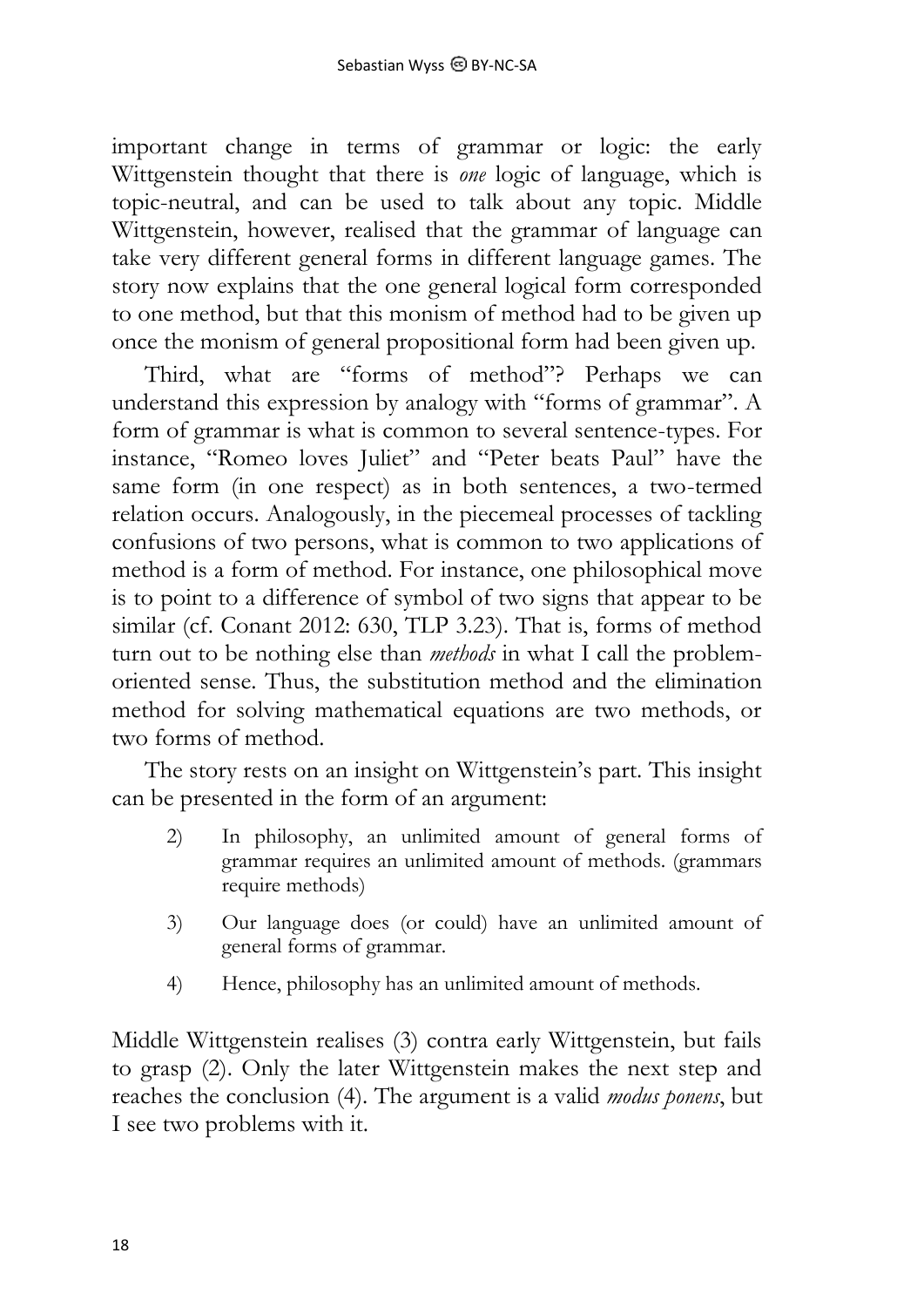On a preliminary note, it would be uncharitable to read this argument as excluding any approach to philosophy which does not accord a central role to forms of grammar or logic (Kant, Husserl, Descartes) from having a method at all. After all, Conant's formulations are directed at Wittgenstein's development, not at the history of philosophy in general. Moreover, he could react by generalising premise (2) to any "object or medium of philosophical investigation (logic/grammar)" (Conant 2012: 640). That is, if the object of philosophical investigation sports an unlimited amount of forms, then an unlimited amount of methods is required to deal with them.

The first problem is the main premise (2). Conant is clearly committed to something like this by his story and the long quote above. But why should we accept anything like that? For one thing, there is no indication that Wittgenstein thought that a particular grammatical form must be investigated by a particular method. The methods that early and later Wittgenstein provide are not *grammardependent*. For the *Tractatus*, two methods come to mind: first, the method of constructing an ideal notation (cf. TLP 3.325, 4.1121), and second, the method of using this ideal notation to demonstrate that certain sentences are nonsensical, and to understand other sentences clearly (TLP 4.112, 6.53). Perhaps one could argue that Wittgenstein's ideal notation requires a general propositional form. Accordingly, the methods of the *Tractatus* would depend on it. Even if so, this shows only that the *Tractarian* methods have to be discarded together with the general propositional form. But it does not show anything about the methods of the *Investigations*, especially not that there is an unlimited amount of them.

What about the *Investigations*? If Conant is right, methods that deal with a particular form of grammar should be all over the place. Some of the means that Wittgenstein employs are: inventing language games (PI §2, 48), looking how a word is taught (PI §9, 35, 179), comparing the grammar of two words (PI §78), substituting one form of expression for another (PI §90), a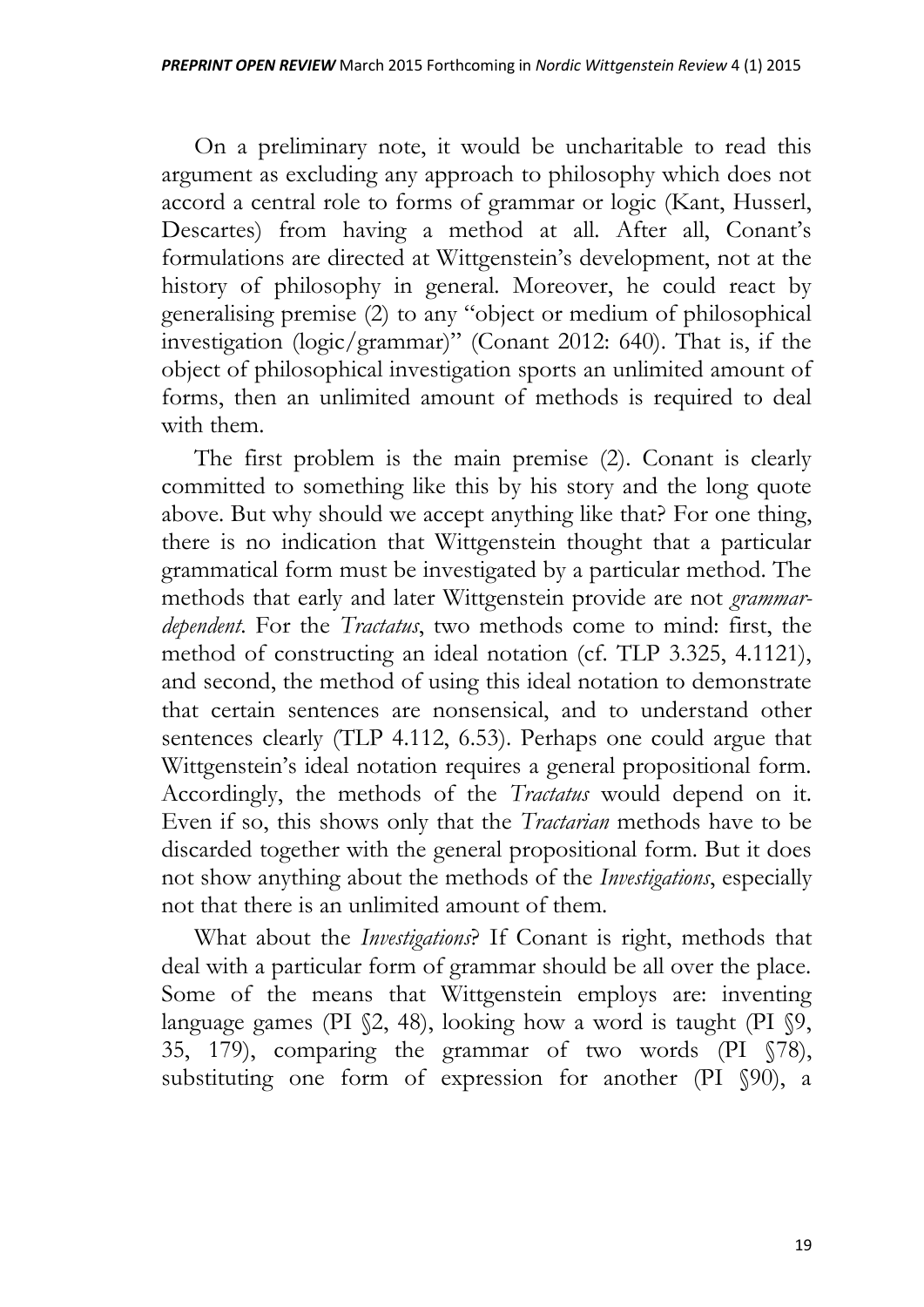surveyable representation (PI §122),<sup>4</sup> imagining different general facts of nature (PI §142, PPF §366), showing something about the grammar of one word by connecting it to the grammar of another (PI §492) and looking at different contexts of the use of a word (PI §593). In my opinion, none of these procedures or methods are *grammar-dependent*. Some of descriptions of them directly use the word "grammar" – but, of course, comparing the grammar of two words in no way restricts this procedure to any *particular* form of grammar.

Moreover, that some methods may be applied to different forms of grammar is especially virulent for methods that deal with the obstacles of a proper understanding, with the *sources* of confusions. For instance, in the *Big Typescript* (BT 406), Wittgenstein claims that philosophical problems are not difficult for the intellect, but for the will. This requires strategies or methods to outwit the will: we have to fight certain intellectual temptations, tendencies. Similarly, an important obstacle to properly understand that part of grammar that causes trouble are ideals, pictures of how it must be which have settled in the mind. Just to present a clear view of the relevant grammar may here not achieve the desired effect. The ideal has to be tackled separately, for instance by constructing a simple language game as in (PI §2, 48). That is, there are many procedures that are *grammar-independent*. But then, even if Conant were right in claiming that the later Wittgenstein rejected the idea of the early and middle Wittgenstein that philosophy had *one* method, that he did so in virtue of abandoning the view of *the* grammar is highly implausible. For the relation between grammars and methods is much too feeble to sustain such a major change.

The second problem concerns the claim that an unlimited number of methods is incompatible with there being *one* method. Initially, this seems plausible, since we have to understand the latter

-

<sup>4</sup> There are different ways to interpret "surveyable representation" in the *Investigations*. Kuusela sees it as a sort of umbrella term for all methods that Wittgenstein uses (Kuusela 2008: 269). Glock favours a more specific interpretation (Glock 1996: 280). I tend towards a specific interpretation different from Glock's. But this matter need not be decided here. Regardless of interpretation, surveyable representations are an important means that Wittgenstein advocates.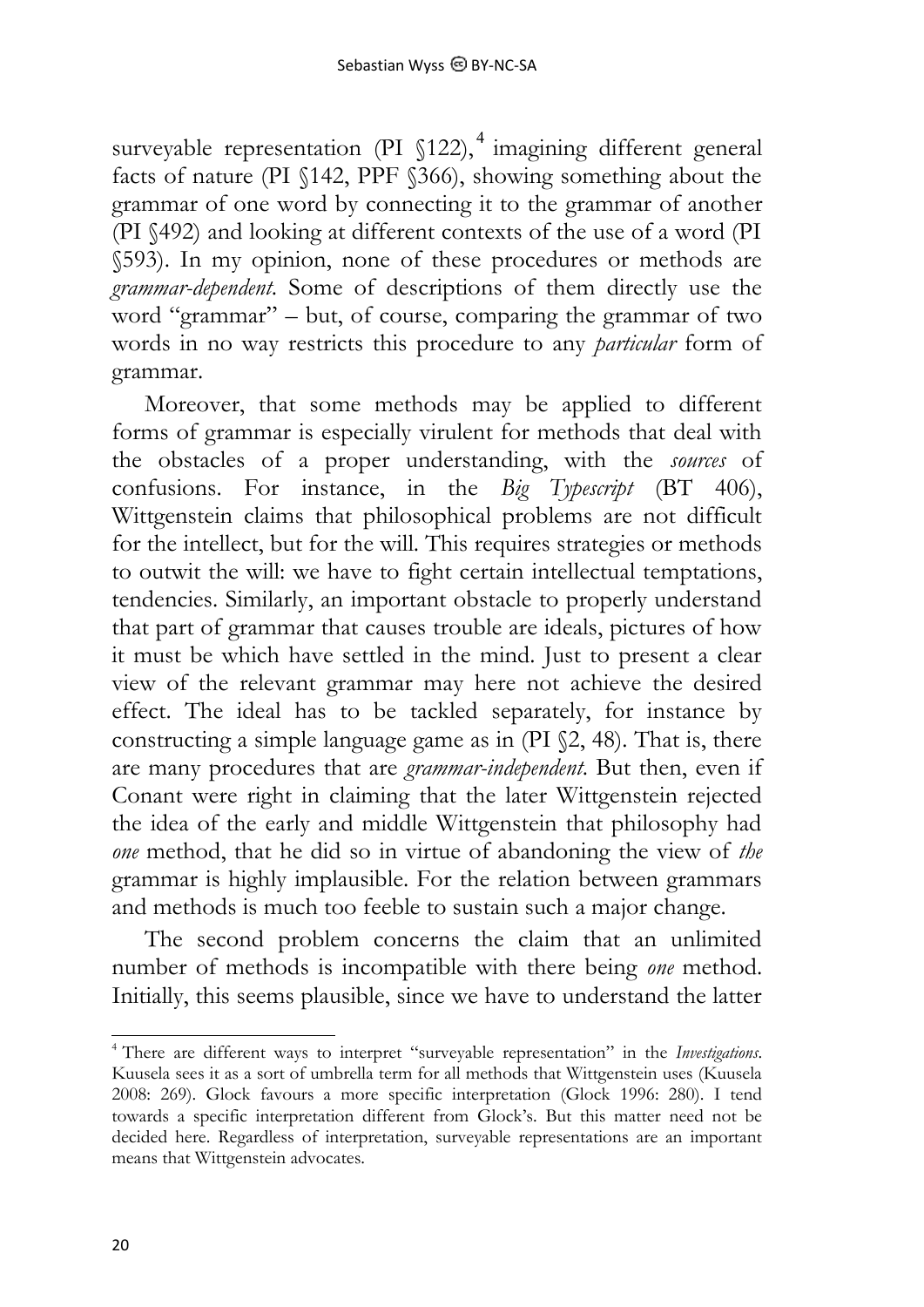claim as there being *at most* one method. Explaining away the tension is essentially the same as dealing with the interpretative challenge of the last and boxed sentence of (PI §133). I will address this in the next section.

### *5. "Method" in the Investigations*

In what way does the term "method" occur in the *Investigations*? Concerning method, we can distinguish three levels. On the first, there is an overarching method that guides the creation of new problem-oriented methods: This is the one of which I gave a short five-rule description in section 3. On the second level, there are various problem-oriented methods such as imagining a language that would fit a particular philosophical theory or picture (and others mentioned in the last section). The third level comprises applications of problem-oriented methods; that is the methods used in actual or exemplary philosophical investigations. Here, it is important to keep in mind that philosophy treats problems of understanding. And it is *individual persons* who misunderstand the use of words. That is, this level consists in addressing the confusions of particular persons; the means or methods applied need to take into consideration the sources of the problems and the other problems the person has.

The word "method" does only occur in a few remarks in the *Investigations*. One use concerns the connection between sign or picture and meaning, and whether there is a method of projection to get from one to the other (PI §139, 141, 366, 548). Another use is as a method of measurement (PI §242). Both don't deal with the sense of "method" that interests us. Closer to our interest are two remarks that concern a *problem-oriented* method. (PI §48) mentions "the method of §2", and applies it to a new case. The method, in this case, is to consider a language game where an antecedently given description of language as a whole is indeed correct. The point of studying "the phenomena of language in primitive kinds of use in which one can clearly survey the purpose and functioning of words," is to "disperse[...] the fog" which has been brought about by a "general concept of meaning" (PI §5). That is, it is a method or procedure that is destined not to tackle a particular form of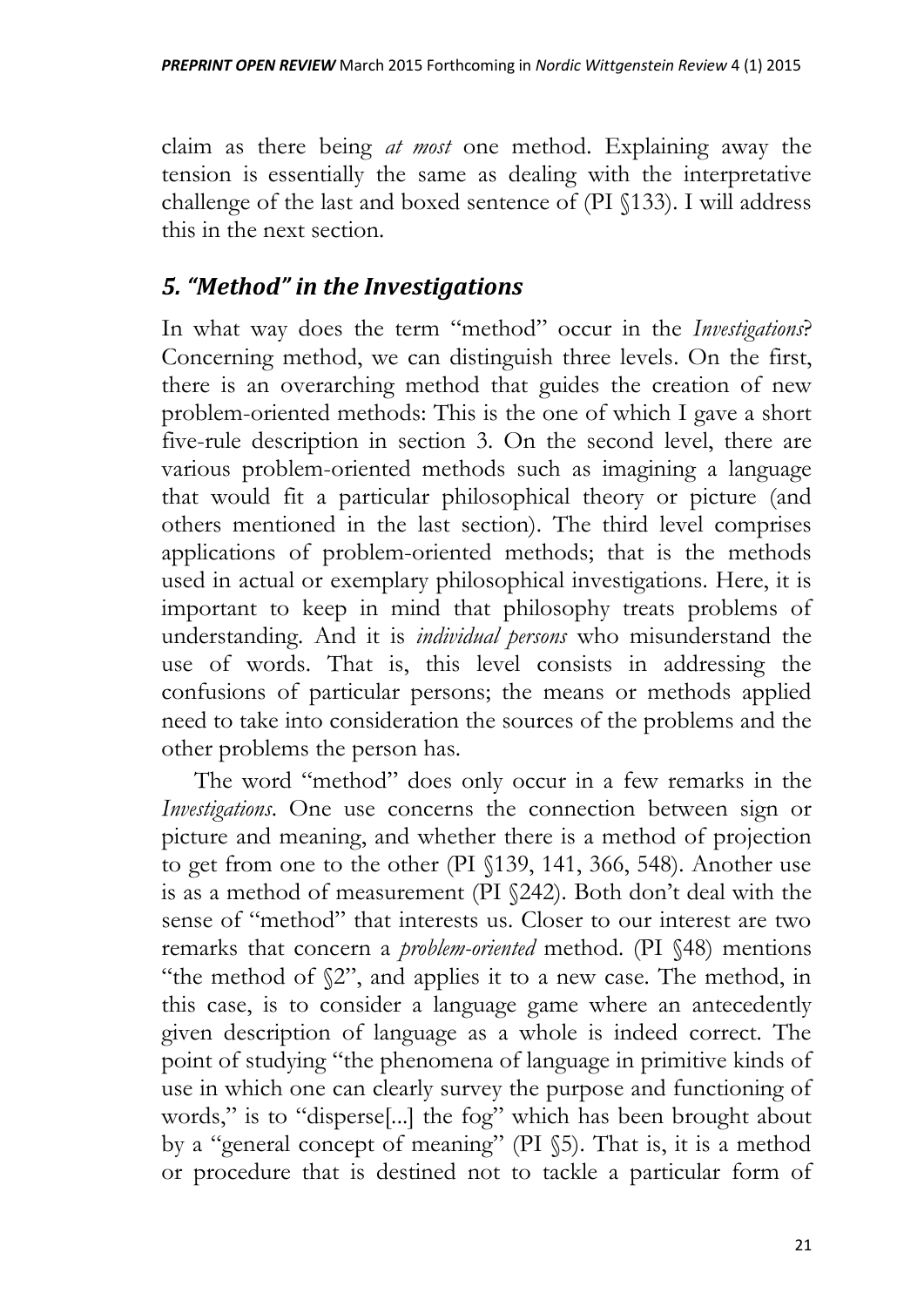grammar, but a grammar-independent hindrance for taking the grammar of language for what it actually is: diverse. This is important insofar as it shows that Wittgenstein used "method" in a sense where there are several methods. But this of course does not rule out the possibility that he used that word in another sense, too. The most pertinent remark about method is PI §133, which would merit a discussion of its own. Due to lack of space, I will only examine the two occurrences of that word.

Sondern es wird nun an Beispielen eine Methode gezeigt und die Reihe dieser Beispiele kann man abbrechen. (PI §133)

"Examples" is written in plural, "method" in singular. Is this the last surviving reference to Wittgenstein's *one* method? Or is he talking about one *of many* methods? If "eine" were in italics, the former reading should be favoured. But since it is not, both readings can be upheld. I lean towards the former, since it chimes with my over-all reading. Instead of laying the foundations of philosophy, what we get from the later Wittgenstein are a bunch of examples of philosophical problems plus their resolutions. In these philosophical investigations, a method has been at work, and, Wittgenstein insinuates, the method can be learned by considering the examples. Importantly, however, "showing the method" does not exclude making methodological remarks, of which (PI §133) itself is a prime example.

Es gibt nicht *eine* Methode der Philosophie, wohl aber gibt es Methoden, gleichsam verschiedene Therapien. (PI §133)

Here, it seems that Wittgenstein explicitly denies that philosophy has *one* method. My response to this is that in the *Investigations*, it is crucial to notice deliberate ambiguities, such as of "being hidden" (PI §91, 126 vs. §129) or the use of one word in positive and negative contexts, e.g. "essence" (PI §89, 371 vs. §92, 97, 113, 116). Likewise, there is a deliberate ambiguity between the method that is "demonstrated by examples" (PI §133) and the insistence that there are *many* methods (PI §133). The first is about the *overarching* method, which provides a general strategy to tackle philosophical confusions and an understanding of the nature of philosophical investigations. The second is about is about the variety of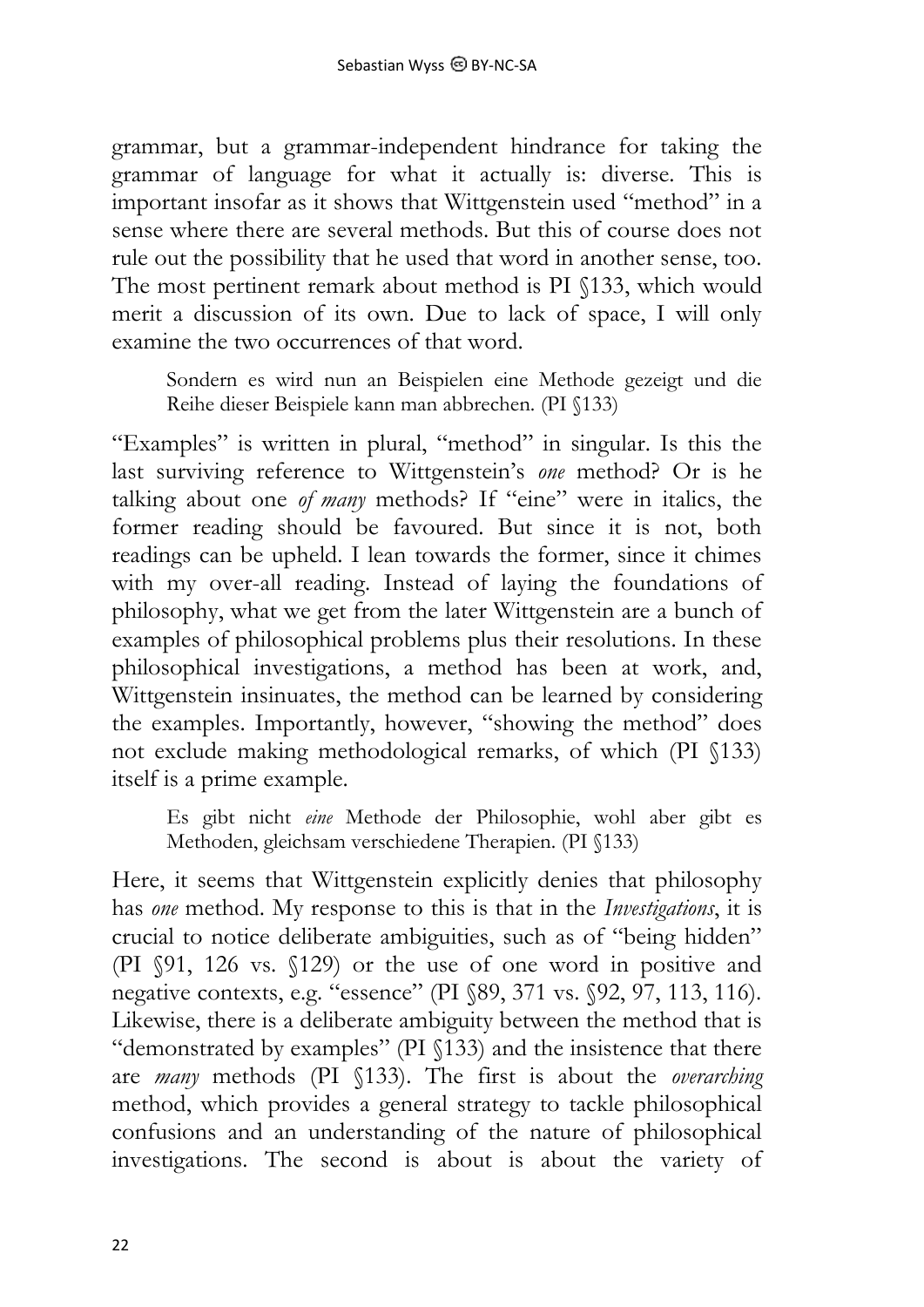procedures, means or problem-oriented methods that the method enables to create or apply. While Wittgenstein did not draw this distinction himself, he is committed to it. The reason for this is that it removes the tension to the passage in the preface where he talks about the "nature of the investigation". Thus, the sentence in the box attacks the misconception that the talk of "a method" implies that there is one *fixed* procedure which one can follow – the method consists, on the contrary, of applying and creating a variety of problem-oriented methods. It is poly-procedural.

The claim that Wittgenstein in the *Investigations* held that he had a method to teach is supported by a passage from the preface. While, indeed, the word "method" has vanished completely from the final version of the preface, there is a remark about the "nature of the investigation":

Und dies hing freilich mit der Natur der Untersuchung zusammen. Sie nämlich zwingt uns, ein weites Gedankengebiet, kreuz und quer, nach allen Richtungen hin zu durchreisen. [...] So ist dieses Buch eigentlich nur ein Album [von Landschaftsskizzen]. (PI pref.)

And the sense of "nature of investigation" is not a lightweight one. For it has direct repercussions for how one can go about the investigation. There is no natural, antecedently established order which a presentation of Wittgenstein's philosophy could follow. Rather, those philosophical confusions and problems that are in force in our dialogue partner or in ourselves need to be tackled. Moreover, treatment of the problems leads to "long and meandering journeys" ("langen und verwickelten Fahrten") (PI pref.). "Verwickelt" carries with it the idea that the problems are interconnected, and the relations between them weave a chaotic and asymmetrical net. Several strands of connection go out for instance from the referential doctrine of meaning, which can stand at the beginning of many philosophical problems – disregard for language use, or the idea of mental entities.

Now, we can go back to the question of continuity or discontinuity between a middle Wittgenstein who explicitly claimed to have found a method and the later Wittgenstein who does not talk much about method. As we have seen, the reasons that Schulte and Conant put forth to explain why Wittgenstein had to change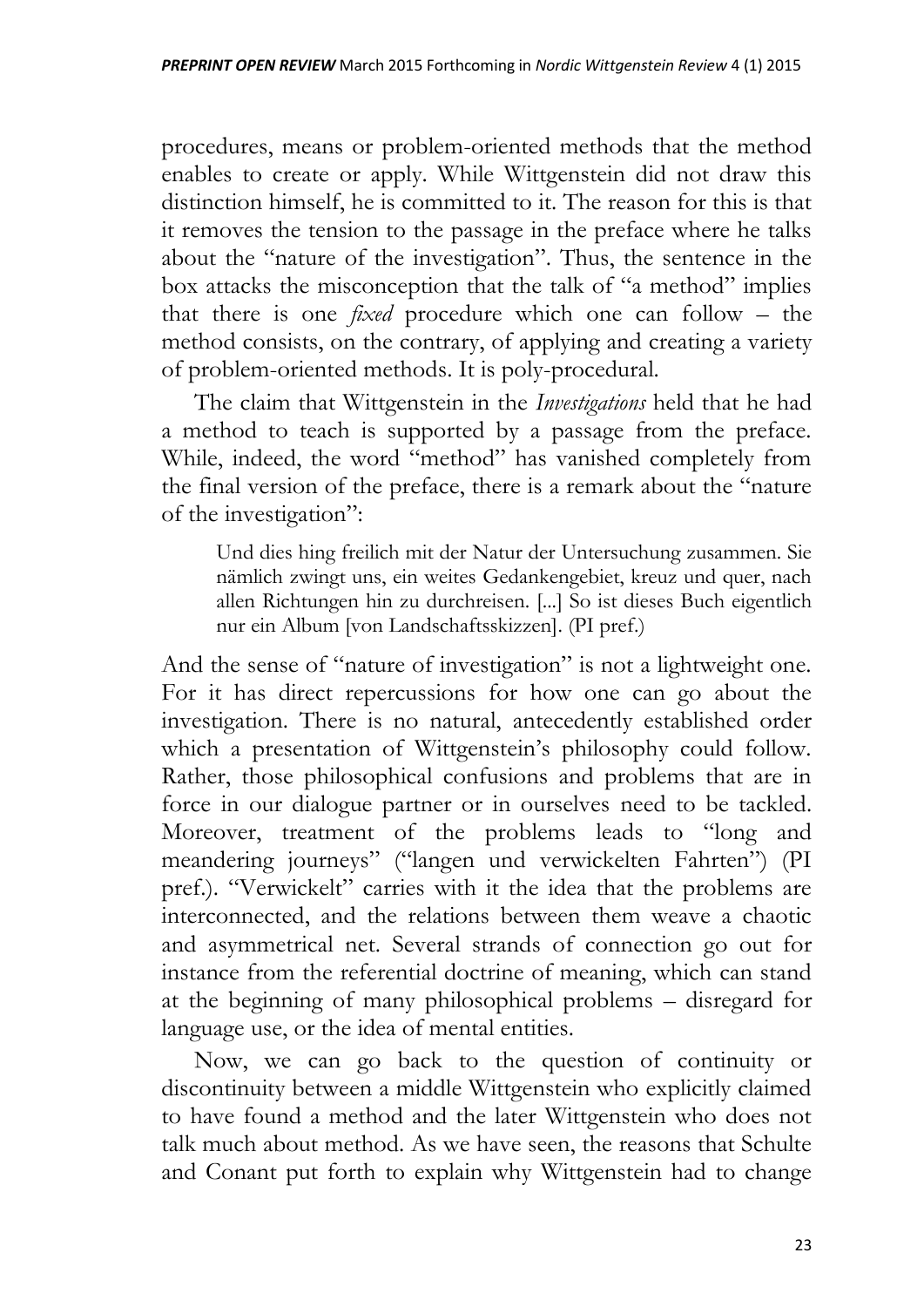his opinion turn out to be weak. But then, there is no good story of discontinuity. Thus, the only plausible story we have is one of continuity: The later Wittgenstein became more cautious in advertising his method as a central element of his philosophy, but continued to reflect on and describe his method. In sum, there is good evidence that the later Wittgenstein had a method in an ambitious sense, one which which he tried to pass on through his samples of philosophical investigations and the methodological remarks that accompany them.

#### *Conclusion*

Schulte's claim that Wittgenstein's method is little more than a skill in effect states that no method can be ascribed to the middle and later Wittgensteins. But Wittgenstein's remarks on how to pursue philosophy constitute just that: a method. The philosophical importance of Wittgenstein's work is not exhausted by his contributions to particular areas of philosophy such as philosophy of mind, language or mathematics, nor by the alleged exemplary status of his philosophical investigations. His reflections on how to engage with philosophical problems are a contribution to philosophical method with which contemporary philosophers can profitably and critically engage. Moreover, Schulte's two requirements for a method are problematic. The first one, that methods are connected to theories, excludes Wittgenstein's method from being a method in virtue of one of its own features *qua* method. The other requirement is reasonable, but fulfilled: the claim that Wittgenstein does *not* provide an informative description is unconvincing. The comparison of the philosophical method with a way to play the violin leaves the method as something magical, which is only acceptable if we are not ourselves to play the violin.

Conant is quite right to stress the diversity of methods in the *Philosophical Investigations*. However, the distinction between overarching and problem-oriented methods paves the way for having the cake *and* eating it. The overarching method, which is the subject of methodological discussions, guides the invention and application of the various problem-oriented methods. Moreover, the idea that methods are closely tied to general grammatical forms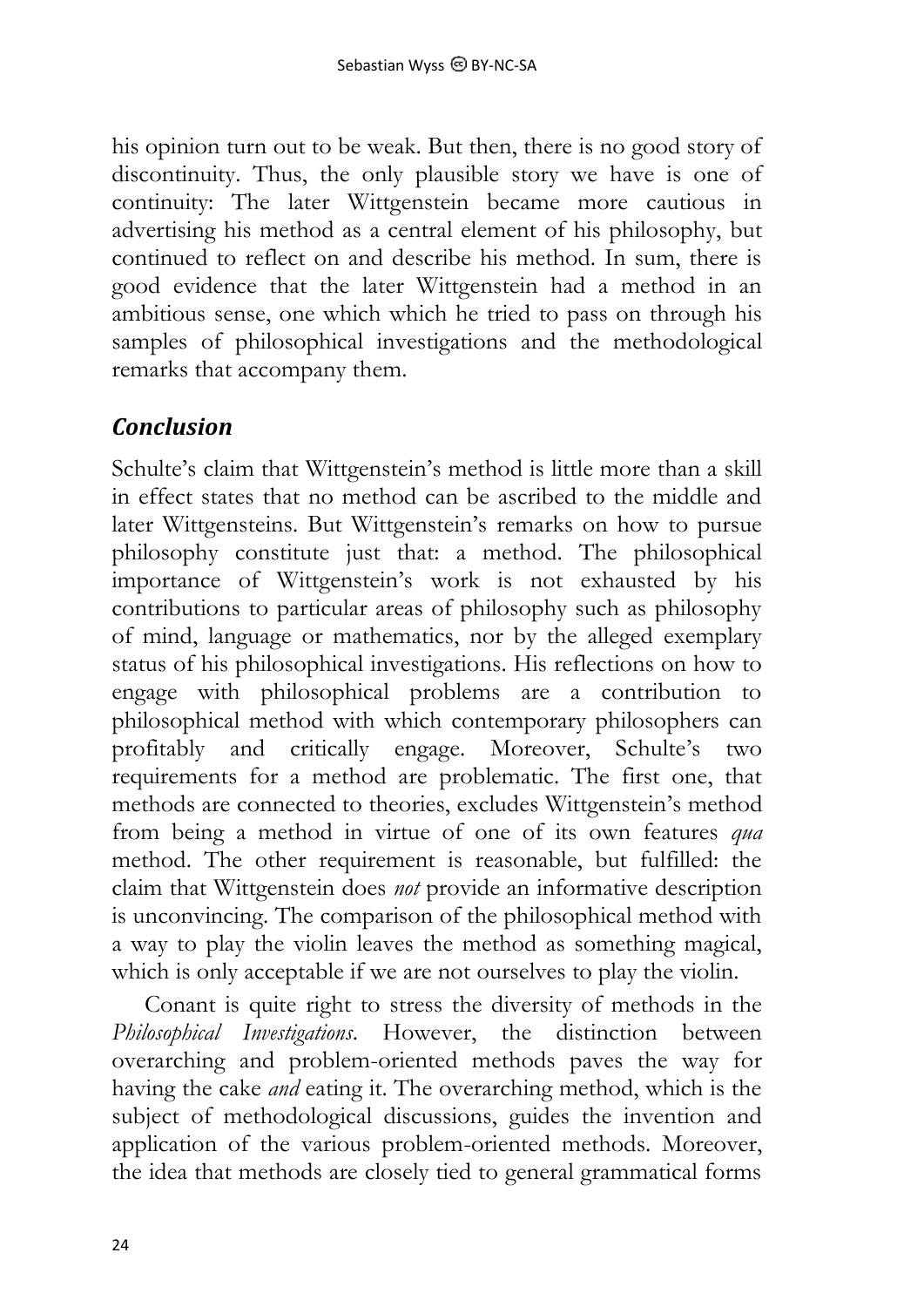is misguided. Not a single method which I have come across in Wittgenstein's writings is directed *at a particular form of grammar*. Conant, however, needs a whole batch of them to validate his claim that there is an important connection between methods and grammatical forms.

What remains is the enormous groundwork of digging up and specifying the various methods used by Wittgenstein in the course of doing philosophy. Since this cannot be done without engaging with the particular philosophical topics to which these methods are applied, it is truly a great task. Moreover, the distinction between problem-oriented and overarching methods could be applied to the *Tractatus*, too. Thus one could try to describe the method of the *Tractatus* independently of the one procedure of (6.53). Perhaps a discussion of the second method of the *Tractatus* (3.325, 4.1121) of studying ordinary language under the aspect of an ideal notation could bring to the fore the fundamental division between setting up the ideal notation and applying it.

#### *References*

- Baker, G.P., 2004. *Wittgenstein*'*s Method. Neglected Aspects.* ed. by K. Morris. Malden: Blackwell.
- Baker, G.P. and Hacker, P.M.S. 2005. "Philosophy". In: G.P. Baker and P.M.S. Hacker, ed. 2005. *Wittgenstein: Understanding and Meaning. Volume 1 of An Analytical Commetary on the* Philosophical Investigations. *Part I: Essays.* Oxford: Blackwell. Second Edition.
- Conant, J. 2012. "Wittgenstein's Methods". In: O. Kuusela and M. McGinn, ed. 2012. *Oxford Handbook of Wittgenstein.* Oxford: Oxford University Press, pp. 620-645.
- Descartes, R. 2011. *Discours de la Méthode*. ed. and trans. by C. Wohlers. Hamburg: Meiner.
- Dummett, M. 1978. *Truth and other Enigmas.* Cambridge: Harvard University Press.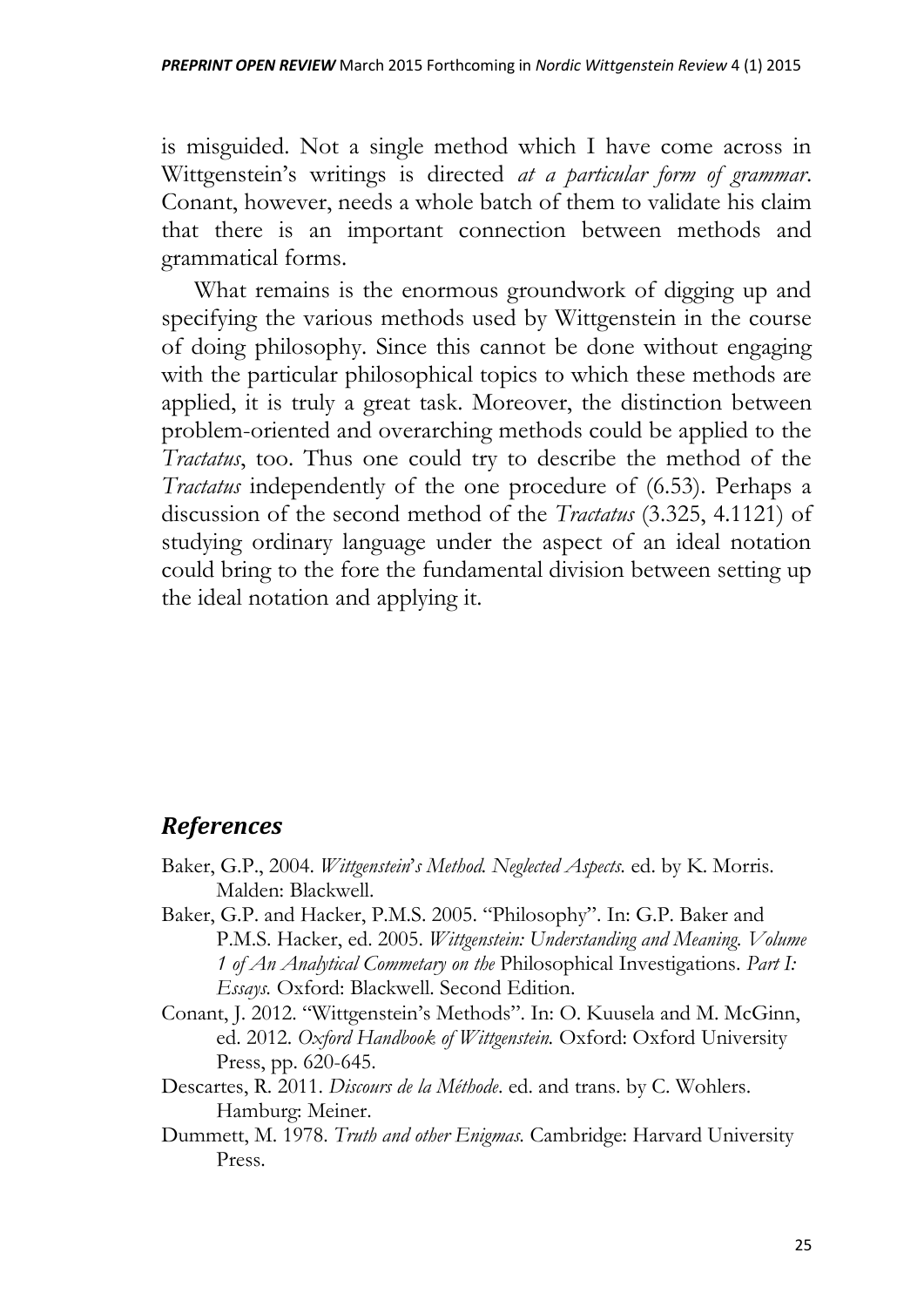Glock, H.-J. 1991. "Philosophical Investigations Section 128: 'Theses in Philosophy' and Undogmatic Procedure". In: R.L. Arrington and H.-J. Glock, ed. 1991. *Wittgenstein's* Philosophical Investigations. London: Routledge, pp. 69-88.

Glock, H.-J. 1996. *A Wittgenstein Dictionary.* Malden: Blackwell.

- Glock, H.-J. 2007. "Perspectives on Wittgenstein: An Intermittently Opinionated Survey". In: G. Kahane, E. Kanterian and O. Kuusela, ed. 2007. *Wittgenstein and His Interpreters. Essays in the Memory of Gordon Baker.* Malden: Blackwell, pp. 37-65.
- Hanfling, O. 2004. "The Use of 'Theory' in Philosophy". In: E. Ammereller and E. Fischer, ed. 2004. *Wittgenstein at Work: Method in the*  Philosophical Investigations*.* London: Routledge, pp. 183-200.
- Hilmy, S. 1987. *The Later Wittgenstein. The Emergence of a New Philosophical Method.* Oxford: Blackwell.
- Horwich, P. 2012. *Wittgenstein's Metaphilosophy.* Oxford: Clarendon Press.
- Kuusela, O. 2008. *The Struggle Against Dogmatism. Wittgenstein and the Concept of Philosophy.* Cambridge MA: Harvard University Press.
- Moore, G.E. 1993. "Wittgenstein's Lectures in 1930-33". In: J. Klagge and A. Nordmann, ed. 1993. *Philosophical Occasions.* Indianapolis: Hackett, pp. 46-114.
- Morris, K. 2007. "Wittgenstein's Method: Ridding People of Philosophical Prejudices". In: G. Kahane, E. Kanterian and O. Kuusela, ed. 2007. *Wittgenstein and His Interpreters. Essays in the Memory of Gordon Baker.* Malden: Blackwell, pp. 68-89.
- Schulte, J. 2002. "Wittgenstein's 'Method'". In: R. Haller and K. Puhl, ed. 2002. *Wittgenstein und die Zukunft der Philosophie. Eine Neubewertung nach 50 Jahren.* Wien: ÖVB HTP, pp. 399-410.
- Searle, J. R. 1969. *Speech Acts*. New York: Cambridge University Press.
- Wittgenstein, L. 1958. *The Blue and Brown Books.* ed. by R. Rhees. New York: Harper.
- Wittgenstein, L. 1961. *Tractatus Logico-Philosophicus.* Trans. by B. McGuiness and D. Pears. London: Routledge.
- Wittgenstein, L. 1979. *Wittgenstein's Lectures. Cambridge 1932-1935. From the Notes of Alice Ambrose and Margaret MacDonald.* ed. by A. Ambrose. Oxford: Blackwell.
- Wittgenstein, L. 1980. *Wittgenstein's Lectures. Cambridge 1930-1932. From the Notes of John King and Desmond Lee.* ed. by J. King and D. Lee. Totowa: Chicago University Press.
- Wittgenstein, L. 2009. *Philosophische Untersuchungen = Philosophical Investigations.* Trans. by G.E.M. Anscombe, P.M.S. Hacker and J. Schulte. ed. by P.M.S. Hacker and J. Schulte. Chichester: Wiley-Blackwell. Fourth Edition.